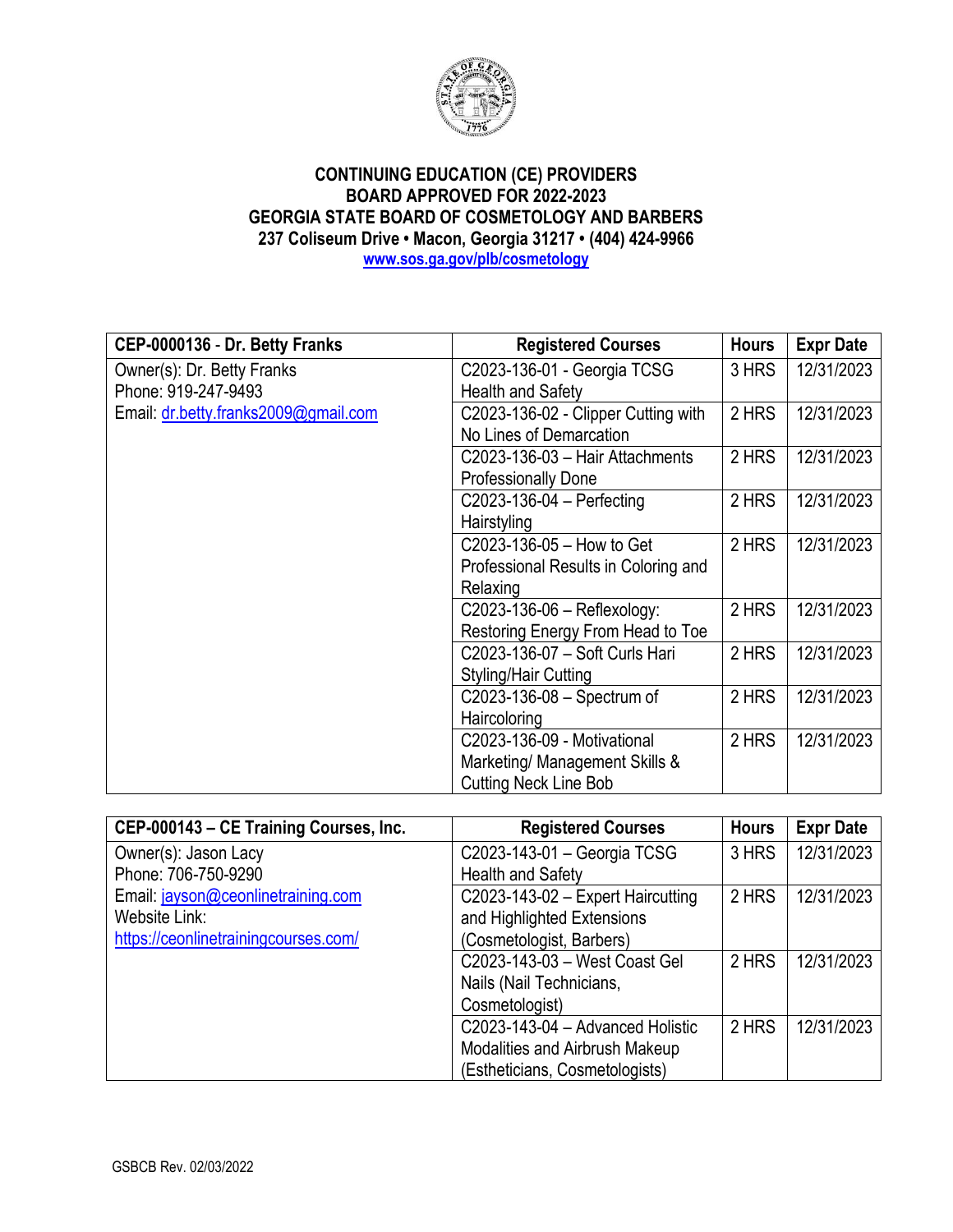

| CEP-000134 - Atlanta Beauty and Barber | <b>Registered Courses</b>           | <b>Hours</b> | <b>Expr Date</b> |
|----------------------------------------|-------------------------------------|--------------|------------------|
| Academy                                |                                     |              |                  |
| Owner(s): Thuy Lam                     | C2023-134-01 - Georgia TCSG         | 2 HRS        | 12/31/2023       |
| Phone: 770-449-1740                    | Health & Safety                     |              |                  |
| Email: atlantabeautyacademy@yahoo.com  |                                     |              |                  |
| Website Link:                          | $C2023-134-02$ – The Salon Business | 3 HRS        | 12/31/2023       |

| <b>CEP-000145 - Anytime Certification LLC</b> | <b>Registered Courses</b>                      | <b>Hours</b> | <b>Expr Date</b> |
|-----------------------------------------------|------------------------------------------------|--------------|------------------|
| Owner(s): Sofia Hernandez                     | C2023-145-01 - Georgia                         | 2 HRS        | 12/31/2023       |
| Phone: 1-800-913-1517                         | <b>Cosmetology License Renewal</b>             |              |                  |
| Email: AnytimeCertification@gmail.com         |                                                |              |                  |
| Website Link: AnytimeCertification.com        | C2023-145-02 - Georgia TCSG<br>Health & Safety | 3 HRS        | 12/31/2023       |

| CEP-0000131 - Young D Lane Learning Inc                 | <b>Registered Courses</b>                               | <b>Hours</b> | <b>Expr Date</b> |
|---------------------------------------------------------|---------------------------------------------------------|--------------|------------------|
| Owner(s): Jacob James Youngblood<br>Phone: 512-814-6540 | C2023-131-01 - Georgia TCSG<br>Health and Safety        | 3 HRS        | 12/31/2023       |
| Email: Info@CosmetologyCeOnline.com                     |                                                         |              |                  |
| Website Link:<br>http://www.CosmetologyCeOnline.com     | C2023-131-02 - Georgia<br><b>Cosmetology Essentials</b> | 2 HRS        | 12/31/2023       |

| CEP-000144 - Paragon CET                 | <b>Registered Courses</b>        | <b>Hours</b> | <b>Expr Date</b> |
|------------------------------------------|----------------------------------|--------------|------------------|
| Owner(s): Jillian M. Meinyer             | C2023-144-01 - Georgia TCSG      | 3 HRS        | 12/31/2023       |
| Phone: 800-707-5644                      | Health & Safety                  |              |                  |
| Email: jillian.meinyer@paragoncet.com    | C2023-144-02 - Repetitive Motion | 2 HRS        | 12/31/2023       |
| Website Link: https://www.ParagonCET.com | Injuries in the Salon and Spa    |              |                  |
|                                          | C2023-144-03 - Aromatherapy in   | 2 HRS        | 12/31/2023       |
|                                          | the Salon and Spa                |              |                  |

| CEP-000133 - Elite Professional Education,<br>LLC. | <b>Registered Courses</b>           | Hours | <b>Expr Date</b> |
|----------------------------------------------------|-------------------------------------|-------|------------------|
| Owner(s): Hilary K. Patrick                        | C2023-133-01 - Georgia TCSG         | 3 HRS | 12/31/2023       |
| Phone: 888-857-6920                                | Health & Safety                     |       |                  |
| Email: hillary.patrick@colibrigroup.com            | C2023-133-02 - Adding Possibilities | 2 HRS | 12/31/2023       |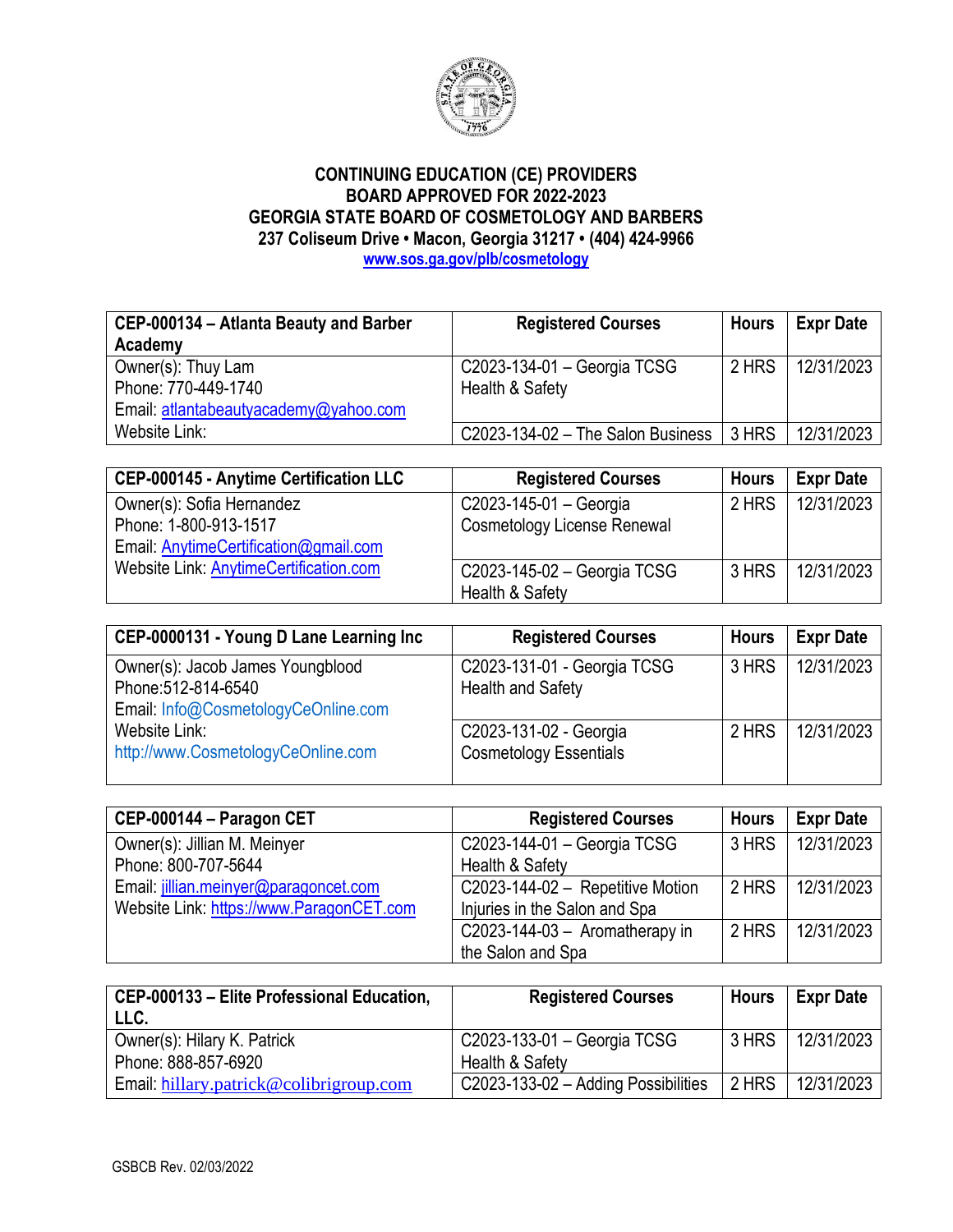

| Website Link: www.elitecme.com/cosmetology | C2023-133-03 - - Advanced Skin                 | 2 HRS | 12/31/2023 |
|--------------------------------------------|------------------------------------------------|-------|------------|
|                                            | <b>Barrier Knowledge</b>                       |       |            |
|                                            | C2023-133-04 - Advanced Topics                 | 2 HRS | 12/31/2023 |
|                                            | and Treatments in Hair Care                    |       |            |
|                                            | C2023-133-05 - Beard Designing                 | 2 HRS | 12/31/2023 |
|                                            | C2023-133-06 - Chemical                        | 2 HRS | 12/31/2023 |
|                                            | Texturizing Services in the Salon              |       |            |
|                                            | C2023-133-07 - Chemistry in                    | 2 HRS | 12/31/2023 |
|                                            | Cosmetics                                      |       |            |
|                                            | C2023-133-08 - Cosmetology and                 | 2 HRS | 12/31/2023 |
|                                            | <b>Autoimmune Disorders</b>                    |       |            |
|                                            | C2023-133-09 - Current Cutting                 | 2 HRS | 12/31/2023 |
|                                            | Techniques                                     |       |            |
|                                            | C2023-133-10 $-$ Educating the                 | 2 HRS | 12/31/2023 |
|                                            | Millennials                                    |       |            |
|                                            | C2023-133-11 - Ergonomics Applied              | 2 HRS | 12/31/2023 |
|                                            | to Salon Professionals                         |       |            |
|                                            | C2023-133-12 - Eyebrow Enhancing               | 2 HRS | 12/31/2023 |
|                                            | C2023-133-13 - Eyelash Mania                   | 2 HRS | 12/31/2023 |
|                                            | C2023-133-14 - Facial Extractions              | 2 HRS | 12/31/2023 |
|                                            | C2023-133-15 - Guide to Balayage               | 2 HRS | 12/31/2023 |
|                                            | C2023-133-16 - How to Build a                  | 2 HRS | 12/31/2023 |
|                                            | <b>Better Haircut</b>                          |       |            |
|                                            | $\overline{C2023}$ -133-16 - Intro to Oncology | 2 HRS | 12/31/2023 |
|                                            | <b>Esthetics by a Survivor</b>                 |       |            |
|                                            | C2023-133-17 - Latest Update on                | 2 HRS | 12/31/2023 |
|                                            | <b>Chemical Peels</b>                          |       |            |
|                                            | C2023-133-18 - Make-Up and Your                | 2 HRS | 12/31/2023 |
|                                            | Client                                         |       |            |
|                                            | C2023-133-19 $-$ Manicuring in the             | 2 HRS | 12/31/2023 |
|                                            | C2023-133-20 -st Century                       | 2 HRS | 12/31/2023 |
|                                            | C2023-133-21 - Mastering Wig and               | 2 HRS | 12/31/2023 |
|                                            | <b>Hairpiece Services</b>                      |       |            |
|                                            | C2023-133-22 - Mechanical                      | 2 HRS | 12/31/2023 |
|                                            | Exfoliation/Microdermabrasion                  |       |            |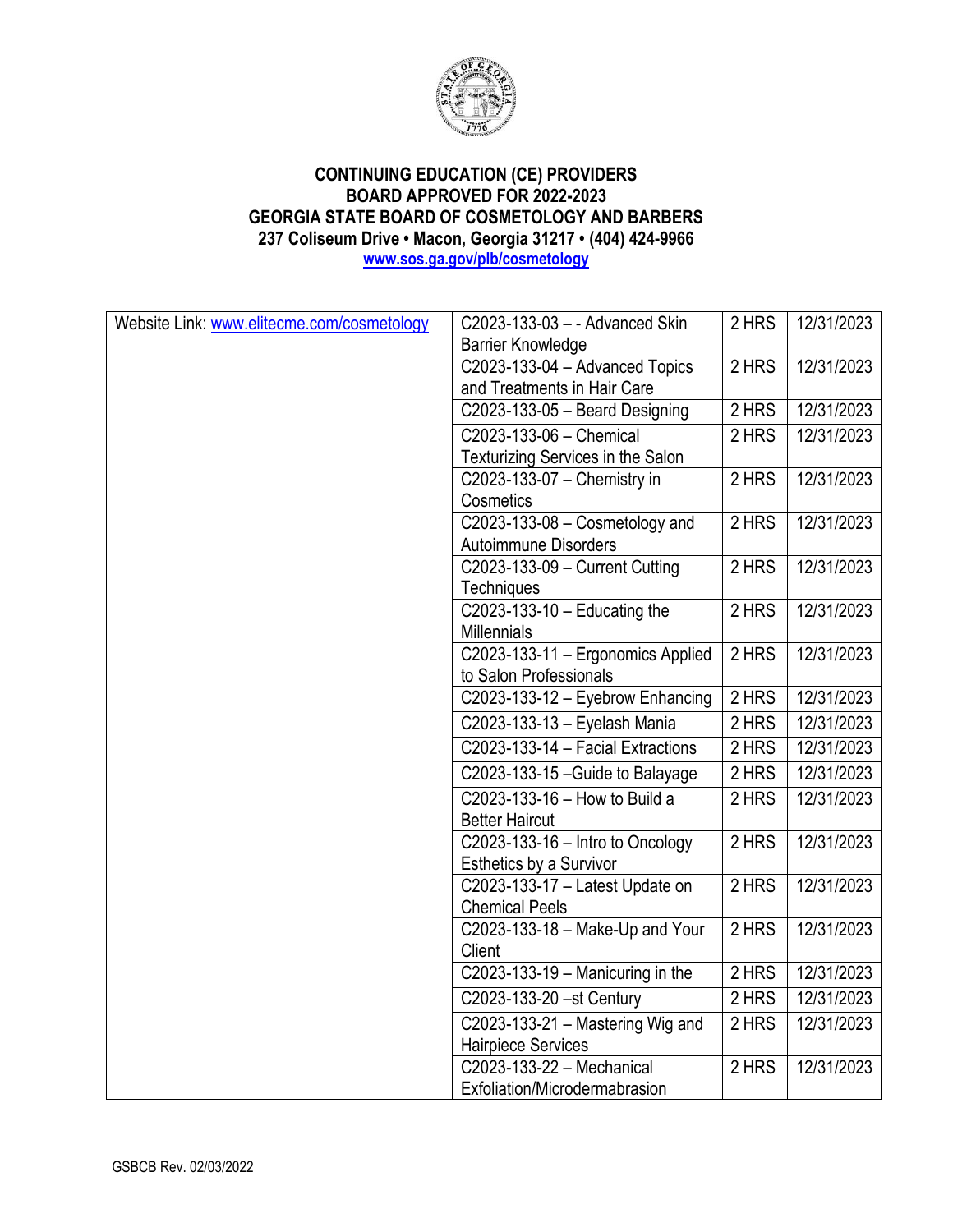

| C2023-133-23 $-$ Personalizing the  | 2 HRS | 12/31/2023 |
|-------------------------------------|-------|------------|
| <b>Color Experience</b>             |       |            |
| C2023-133-24- Preventing Hair       | 2 HRS | 12/31/2023 |
| Loss                                |       |            |
| C2023-133-25 - Repairing Damaged    | 2 HRS | 12/31/2023 |
| Hair                                |       |            |
| C2023-133-26 $-$ Sensitivity in the | 2 HRS | 12/31/2023 |
| Workplace                           |       |            |
| C2023-133-27 - Shaping, Styling     | 2 HRS | 12/31/2023 |
| and Maintaining Wigs and            |       |            |
| Hairpieces                          |       |            |
| C2023-133-28 $-$ The Anatomy of the | 2 HRS | 12/31/2023 |
| Head and Face                       |       |            |
| C2023-133-29 - The Basics of Color  | 2 HRS | 12/31/2023 |
| C2023-133-30 - The Business of      | 2 HRS | 12/31/2023 |
| <b>Nails</b>                        |       |            |
| C2023-133-31 - The Conditions       | 2 HRS | 12/31/2023 |
| That Cause Changes in Aging Nails   |       |            |
| C2023-133-32 - The Revival of       | 2 HRS | 12/31/2023 |
| <b>Permanent Waving</b>             |       |            |
| C2023-133-33 - The Skin Care        | 2 HRS | 12/31/2023 |
| Professionals Guide to Exfoliation  |       |            |
| C2023-133-34 - To Dip or Not to     | 2 HRS | 12/31/2023 |
| Dip? That is the Question           |       |            |
| C2023-133-35 - Today's Anti-Aging   | 2 HRS | 12/31/2023 |
| <b>Skin Care Treatments</b>         |       |            |

| CEP-000147 - Dermal District, LLC            | <b>Registered Courses</b>      | <b>Hours</b> | <b>Expr Date</b> |
|----------------------------------------------|--------------------------------|--------------|------------------|
| <b>Owner: Qiana Ross</b>                     | C2023-147-01 - Georgia TCSG    | 2 HRS        | 12/31/2023       |
| Phone: 678-744-6134                          | <b>Health and Safety</b>       |              |                  |
| Email: info@essenceofQi.com                  | C2023-147-02 - Exfoliation 101 | 3 HRS        | 12/31/2023       |
| Website Link: http://www.dermaldistrict.com/ |                                |              |                  |

| CEP-000139 - Danielle Diggs  | <b>Registered Courses</b>   | Hours | <b>∣ Expr Date</b> |
|------------------------------|-----------------------------|-------|--------------------|
| <b>Owner: Danielle Diggs</b> | C2023-139-01 - Georgia TCSG | 2 HRS | 12/31/2023         |
| Phone: 215-800-8882          | <b>Health and Safety</b>    |       |                    |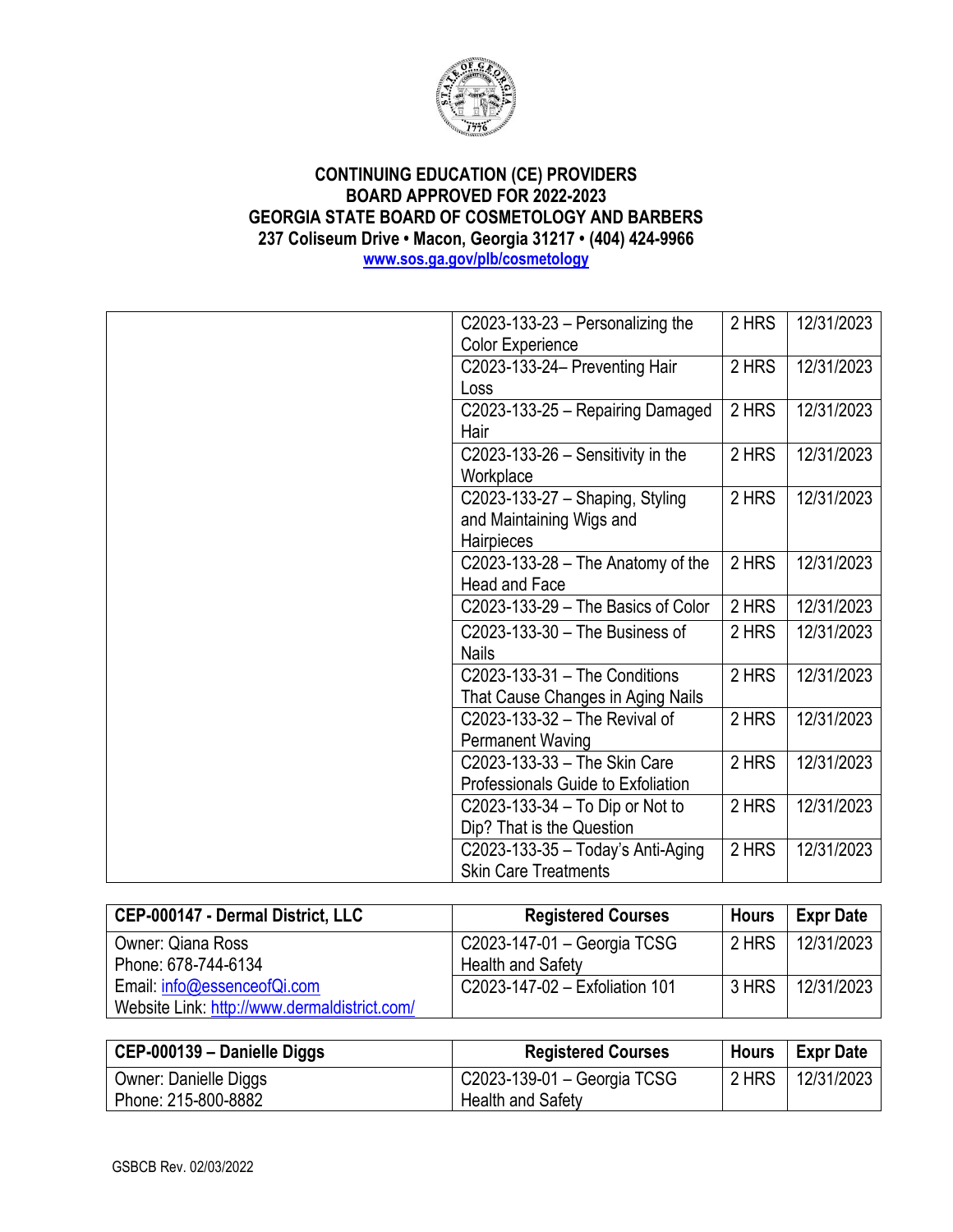

Email[: daniindaruff@gmail.com](mailto:daniindaruff@gmail.com) Website Link: <https://iwokeupcurley.com/> C2023-139-02 – I Woke Up Curley Natural Hair Refrehser 3 HRS 12/31/2023

| CEP-000141 - Shear Arts Academy | <b>Registered Courses</b>         | <b>Hours</b> | <b>Expr Date</b> |
|---------------------------------|-----------------------------------|--------------|------------------|
| Owner(s): Leola Johnson         | C2023-141-01 - TCSG Health and    | 3 HRS        | 12/31/2023       |
| Phone: 404-849-4783             | Safety                            |              |                  |
| Email: Dionne9402@aol.com       | $C2023-141-02 - Teaching$         | 7.5          | 12/31/2023       |
| Website Link: N/A               | <b>Methods</b>                    | <b>HRS</b>   |                  |
|                                 | $C2023-141-03 - Teaching$         | 7.5          | 12/31/2023       |
|                                 | Methods                           | <b>HRS</b>   |                  |
|                                 | $C2023-141-04$ - Haircoloring     | 2 HRS        | 12/31/2023       |
|                                 | Technique                         |              |                  |
|                                 | C2023-141-05 - Salon              | 2 HRS        | 12/31/2023       |
|                                 | Professionalism                   |              |                  |
|                                 | $C2023-141-06$ - Maintain Healthy | 2 HRS        | 12/31/2023       |
|                                 | Hair                              |              |                  |

| CEP-000148 - Cold Call, Inc.   | <b>Registered Courses</b>                    | <b>Hours</b> | <b>Expr Date</b> |
|--------------------------------|----------------------------------------------|--------------|------------------|
| Owner(s): Al Scott             | C2023-148-01 - Georgia TCSG                  | 3 HRS        | 12/31/2023       |
| Phone: 404-542-6988            | Health & Safety                              |              |                  |
| Email: ponomo1@live.com        | C2023-148-02 - Intro to Cut and              | 2 HRS        | 12/31/2023       |
| Website Link: gaeducation7.com | <b>Finish Styling</b>                        |              |                  |
|                                | $C2023-148-03$ - Barbering                   | 2 HRS        | 12/31/2023       |
|                                | C2023-148-04 - Esthetician                   | 2 HRS        | 12/31/2023       |
|                                | C2023-148-05 - Nails                         | 2 HRS        | 12/31/2023       |
|                                | C2023-148-06 - Color                         | 2 HRS        | 12/31/2023       |
|                                | C2023-148-07 - Theories of                   | 3 HRS        | 12/31/2023       |
|                                | Learning & Motivation                        |              |                  |
|                                | C2023-148-08 - Instructional                 | 3 HRS        | 12/31/2023       |
|                                | <b>Planning &amp; Curriculum Development</b> |              |                  |
|                                | C2023-148-09 - Instructional                 | 3 HRS        | 12/31/2023       |
|                                | Materials & Elements of the Lesson           |              |                  |
|                                | $C2023-148-10$ - Student Abilities &         | 3 HRS        | 12/31/2023       |
|                                | <b>Instructional Method</b>                  |              |                  |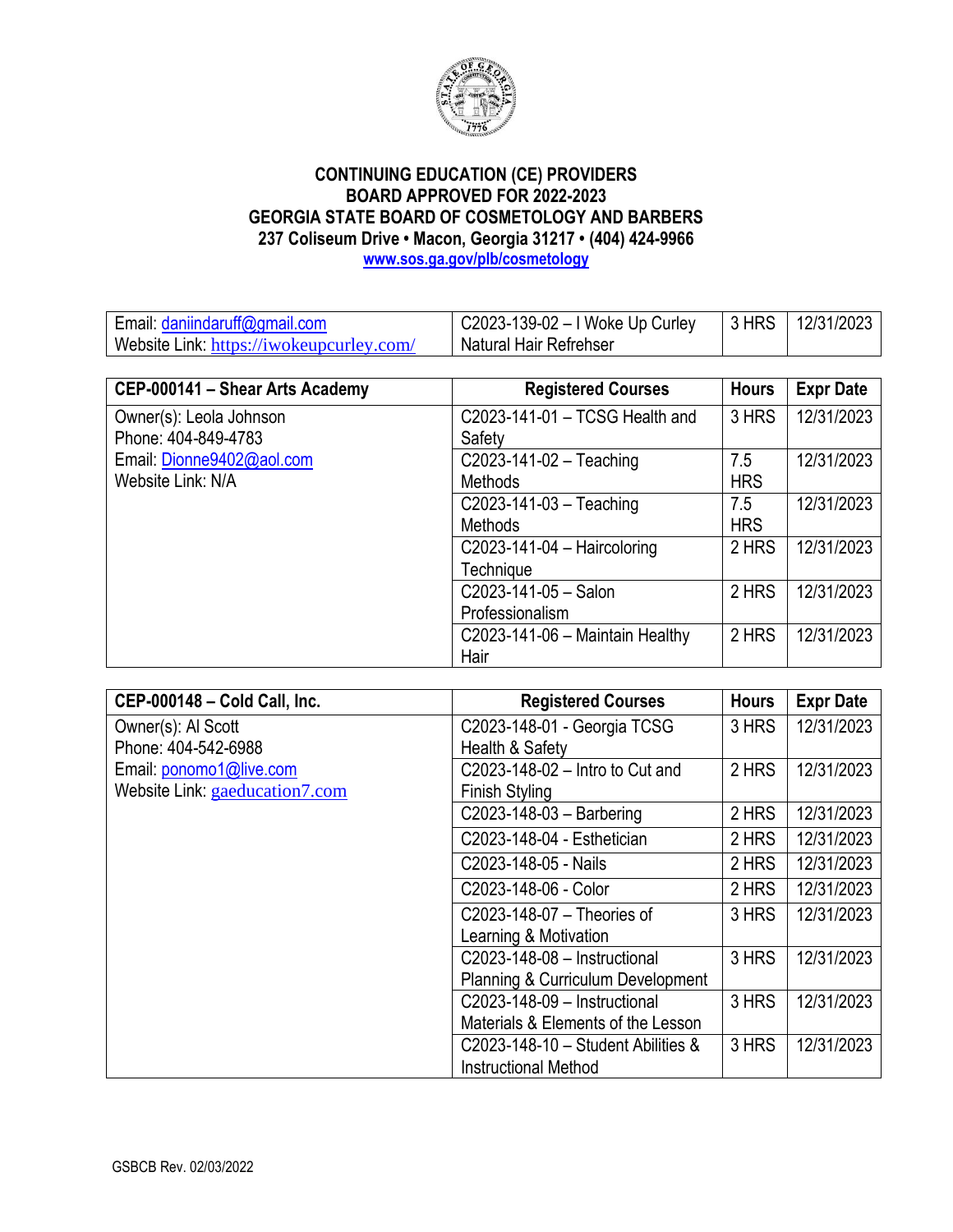

C2023-148-11 – Hands-On Approaches & Test Construction 3 HRS 12/31/2023 **CEP-000149 - SalonCentric Registered Courses Hours Expr Date** Owner(s): Amy Waskel C2023-149-01 – Wahl Clipper **Essentials** 2 HRS 12/31/2023 C2023-149-02 – Surface Pure Color | 2 HRS | 12/31/2023 C2023-149-03 – Surface Cutting 2 HRS 12/31/2023 C2023-149-04 – Sexy Hair Men's **Barbering** 2 HRS 12/31/2023 C2023-149-05 – Sexy Hair Women's 2 HRS 12/31/2023

| Phone: 877-250-9215             | <b>Essentials</b>                 |       |            |
|---------------------------------|-----------------------------------|-------|------------|
| Email: Awaskel@SalonCentric.com | C2023-149-02 - Surface Pure Color | 2 HRS | 12/31/2023 |
| Website Link: SalonCentric.com  | C2023-149-03 - Surface Cutting    | 2 HRS | 12/31/2023 |
|                                 | C2023-149-04 - Sexy Hair Men's    | 2 HRS | 12/31/2023 |
|                                 | <b>Barbering</b>                  |       |            |
|                                 | C2023-149-05 - Sexy Hair Women's  | 2 HRS | 12/31/2023 |
|                                 | Cutting                           |       |            |
|                                 | C2023-149-06 - Salon Emotion      | 2 HRS | 12/31/2023 |
|                                 | C2023-149-07 - Redken Balayage    | 2 HRS | 12/31/2023 |
|                                 | C2023-149-08 - Redken Color Bash  | 2 HRS | 12/31/2023 |
|                                 | C2023-149-09 - Redken Cutting     | 2 HRS | 12/31/2023 |
|                                 | C2023-149-10 - Redken Finishing   | 2 HRS | 12/31/2023 |
|                                 | C2023-149-11 - Redken Texture     |       | 12/31/2023 |
|                                 | C2023-149-12 - Pravana Vivids     | 2 HRS | 12/31/2023 |
|                                 | C2023-149-13 - Pravana Mastering  | 2 HRS | 12/31/2023 |
|                                 | Chromasilk                        |       |            |
|                                 | C2023-149-14 - Pravana Balayage   |       | 12/31/2023 |
|                                 | Blonding                          |       |            |
|                                 | C2023-149-15 - Pulp Riot Faction8 | 2 HRS | 12/31/2023 |
|                                 | C2023-149-16 - Matrix Color Me    | 2 HRS | 12/31/2023 |
|                                 | C2023-149-17 - Matrix Style Me    | 2 HRS | 12/31/2023 |
|                                 | C2023-149-18 - Matrix Advise Me   | 2 HRS | 12/31/2023 |
|                                 | C2023-149-19 - Matrix Shape Me    | 2 HRS | 12/31/2023 |
|                                 | C2023-149-20 - Matrix Texture Me  |       |            |
|                                 | C2023-149-21 - L'Oréal Coloring   | 2 HRS | 12/31/2023 |
|                                 | C2023-149-22 - L'Oréal Balayage   | 2 HRS | 12/31/2023 |
|                                 | C2023-149-23 - L'Oréal Cutting    | 2 HRS | 12/31/2023 |
|                                 | C2023-149-24 - L'anza Balayage    | 2 HRS | 12/31/2023 |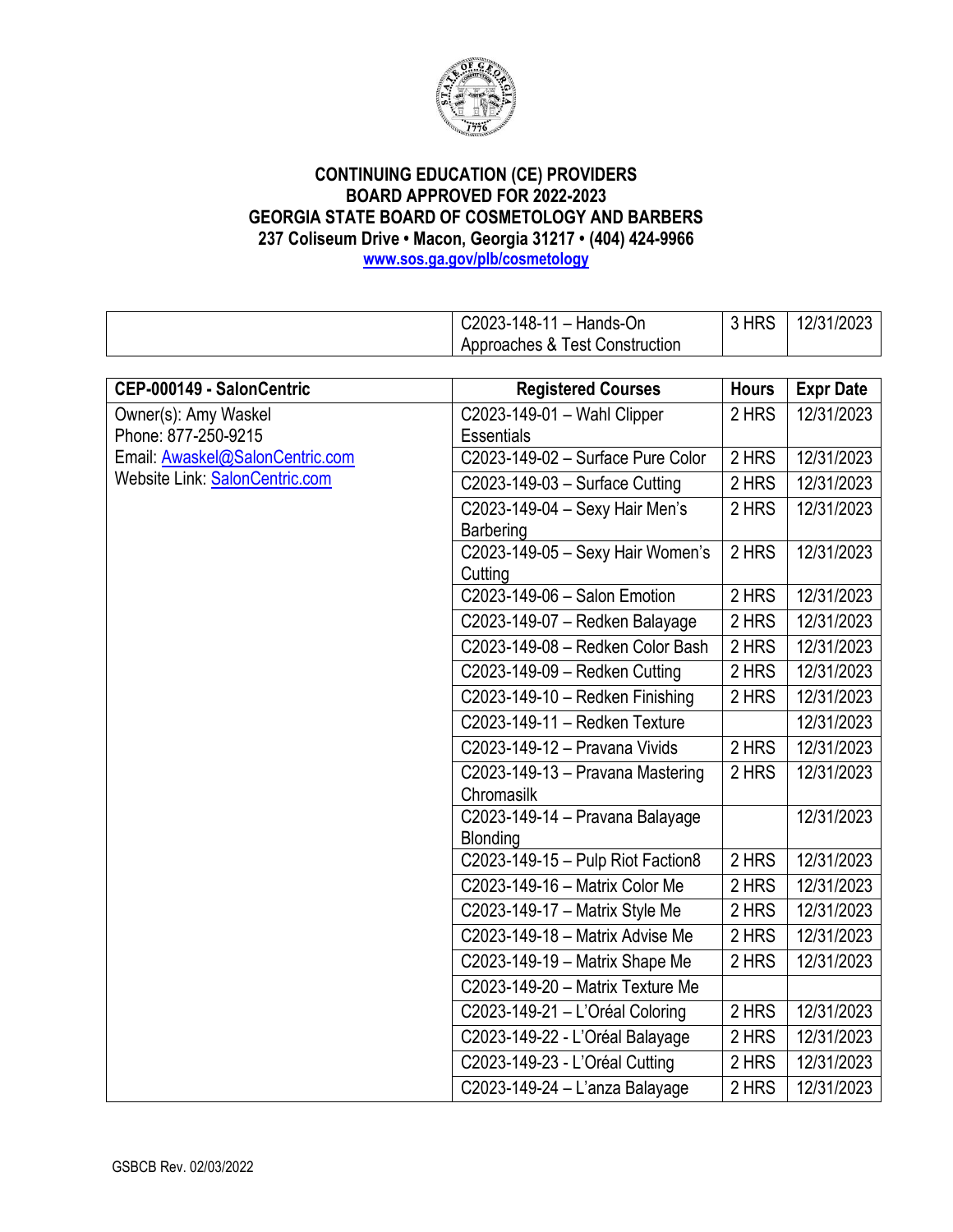

| C2023-149-25 - L'anza Cutting       | 2 HRS | 12/31/2023 |
|-------------------------------------|-------|------------|
| C2023-149-26 - L'anza Design        | 2 HRS | 12/31/2023 |
| Trends                              |       |            |
| C2023-149-27 - Mizani Texture       | 2 HRS | 12/31/2023 |
| C2023-83-28 - Mizani Air Cut        | 2 HRS | 12/31/2023 |
| C2023-149-29 - Artist Nails Perfect | 2 HRS | 12/31/2023 |
| Dipping                             |       |            |
| C2023-149-30 - CND Shellac          | 2 HRS | 12/31/2023 |
| Advantages                          |       |            |
| C2023-149-31 - Dermalogica          | 2 HRS | 12/31/2023 |
| <b>Treating Your Skin</b>           |       |            |
| C2023-149-32 - Keratin Complex      | 2 HRS | 12/31/2023 |
| <b>Smoothing Treatment</b>          |       |            |
| C2023-149-33 - Quidad Art of Curl   | 2 HRS | 12/31/2023 |
| C2023-149-34 - SSBC Summit          | 2 HRS | 12/31/2023 |

| CEP-000150 - Lois Reece                  | <b>Registered Courses</b>           | <b>Hours</b> | <b>Expr Date</b> |
|------------------------------------------|-------------------------------------|--------------|------------------|
| Owner(s): Lois Reece                     | C2023-150-01 - Georgia TCSG         | 3 HRS        | 12/31/2023       |
| Phone: 678-977-8180                      | Health & Safety                     |              |                  |
| Email: kbba@loisreece.org                | C2023-150-02 - Men's Facial         | 2 HRS        | 12/31/2023       |
| Website Link: https://www.loisreece.org/ | Massage and Treatments              |              |                  |
|                                          | $C2023-150-03$ – Men's Haircutting  | 2 HRS        | 12/31/2023       |
|                                          | and Styling                         |              |                  |
|                                          | C2023-150-04 - Chemical Texture     | 2 HRS        | 12/31/2023       |
|                                          | <b>Services</b>                     |              |                  |
|                                          | C2023-150-05 $-$ Haircoloring and   | 2 HRS        | 12/31/2023       |
|                                          | Lightening                          |              |                  |
|                                          | C2023-150-06 - Infection Control    | 2 HRS        | 12/31/2023       |
|                                          | and Safe Work Practices             |              |                  |
|                                          | $C2023-150-07$ – Shaving and Facial | 2 HRS        | 12/31/2023       |
|                                          | Hair Design                         |              |                  |

| <b>Registered Courses</b>   | Hours           | <b>Expr Date</b> |
|-----------------------------|-----------------|------------------|
| C2023-151-01 - Georgia TCSG |                 | 12/31/2023       |
|                             | Health & Safety | 3 HRS            |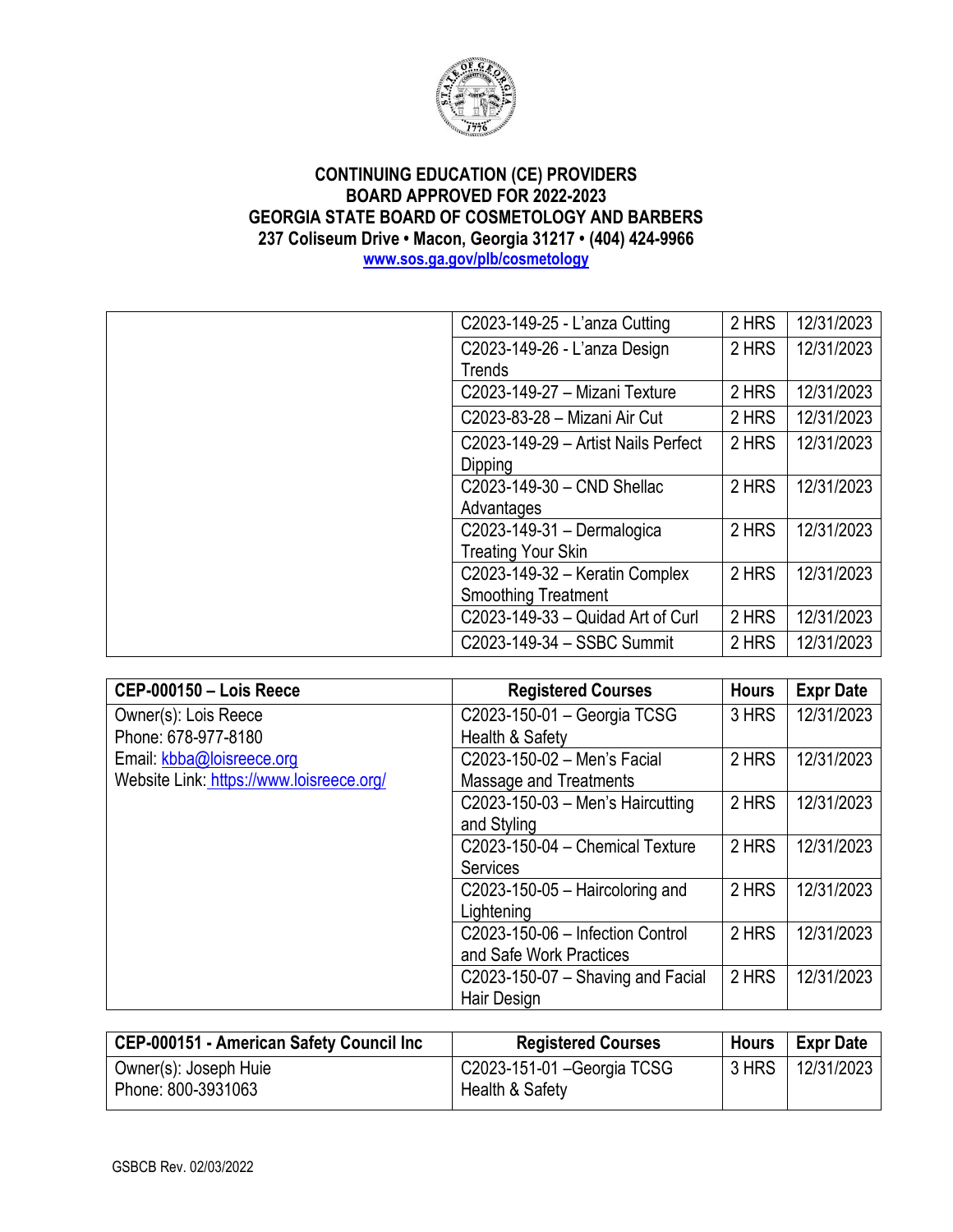

| Email: Compliance@amersc.com               | C2023-151-02 - Online Continuing | 2 HRS | 12/31/2023 |
|--------------------------------------------|----------------------------------|-------|------------|
| Website Link:                              | Education Course for Georgia     |       |            |
| https:/www.americansafetycouncil.com/login | Cosmetologist                    |       |            |

| CEP-000152 - Karen Willis                | <b>Registered Courses</b>       | <b>Hours</b> | <b>Expr Date</b> |
|------------------------------------------|---------------------------------|--------------|------------------|
| Owner: Karen Willis                      | C2023-152-01 - Georgia TCSG     | 3 HRS        | 12/31/2023       |
| Phone: 770-896-4447                      | <b>Health and Safety</b>        |              |                  |
| Email: kwinnno34@yahoo.com               | C2023-152-01 - Chemistry of     | 2 HRS        | 12/31/2023       |
| Website Link: https://www.kcw.education/ | Chemicals                       |              |                  |
|                                          | $C2023-152-02$ - Haircoloring   | 2 HRS        | 12/31/2023       |
|                                          | $C2023 - 152 - 04 - Teaching$   | 7.5          | 12/31/2023       |
|                                          | Methodology                     | <b>HRS</b>   |                  |
|                                          | C2023-152-05 - Basic Teaching & | 7.5          | 12/31/2023       |
|                                          | <b>Learning Styles</b>          | <b>HRS</b>   |                  |
|                                          | C2023-152-06 - Foundation of    | 7.5          | 12/31/2023       |
|                                          | Teaching                        | <b>HRS</b>   |                  |
|                                          | C2023-152-07 - Marketing        | 2 HRS        | 12/31/2023       |
|                                          | <b>Strategies</b>               |              |                  |
|                                          | C2023-152-08 - Haircutting      | 2 HRS        | 12/31/2023       |

| CEP-000153 - UnCut Educators    | <b>Registered Courses</b>         | <b>Hours</b> | <b>Expr Date</b> |
|---------------------------------|-----------------------------------|--------------|------------------|
| Owner(s): Burnett Johnson       | C2023-153-01 - Georgia TCSG       | 3 HRS        | 12/31/2023       |
| Phone: 912-231-9534             | Health & Safety                   |              |                  |
| Email: uncuteducators@gmail.com | C2023-153-02 - The Combining of   | 2 HRS        | 12/31/2023       |
|                                 | the Cosmetology and Barber Board  |              |                  |
|                                 | C2023-153-03 - Basic Human        | 2 HRS        | 12/31/2023       |
|                                 | <b>Resource Management</b>        |              |                  |
|                                 | C2023-153-04 - How to Price Your  | 2 HRS        | 12/31/2023       |
|                                 | Product for a Profit              |              |                  |
|                                 | C2023-153-05 - Nuggets to a       | 2 HRS        | 12/31/2023       |
|                                 | <b>Dynamic Business Structure</b> |              |                  |
|                                 |                                   |              |                  |

| $\vert$ CEP-000154 – Paris Beauty & Tan Supply Inc $\vert$ | <b>Registered Courses</b> | Hours   Expr Date |
|------------------------------------------------------------|---------------------------|-------------------|
|                                                            |                           |                   |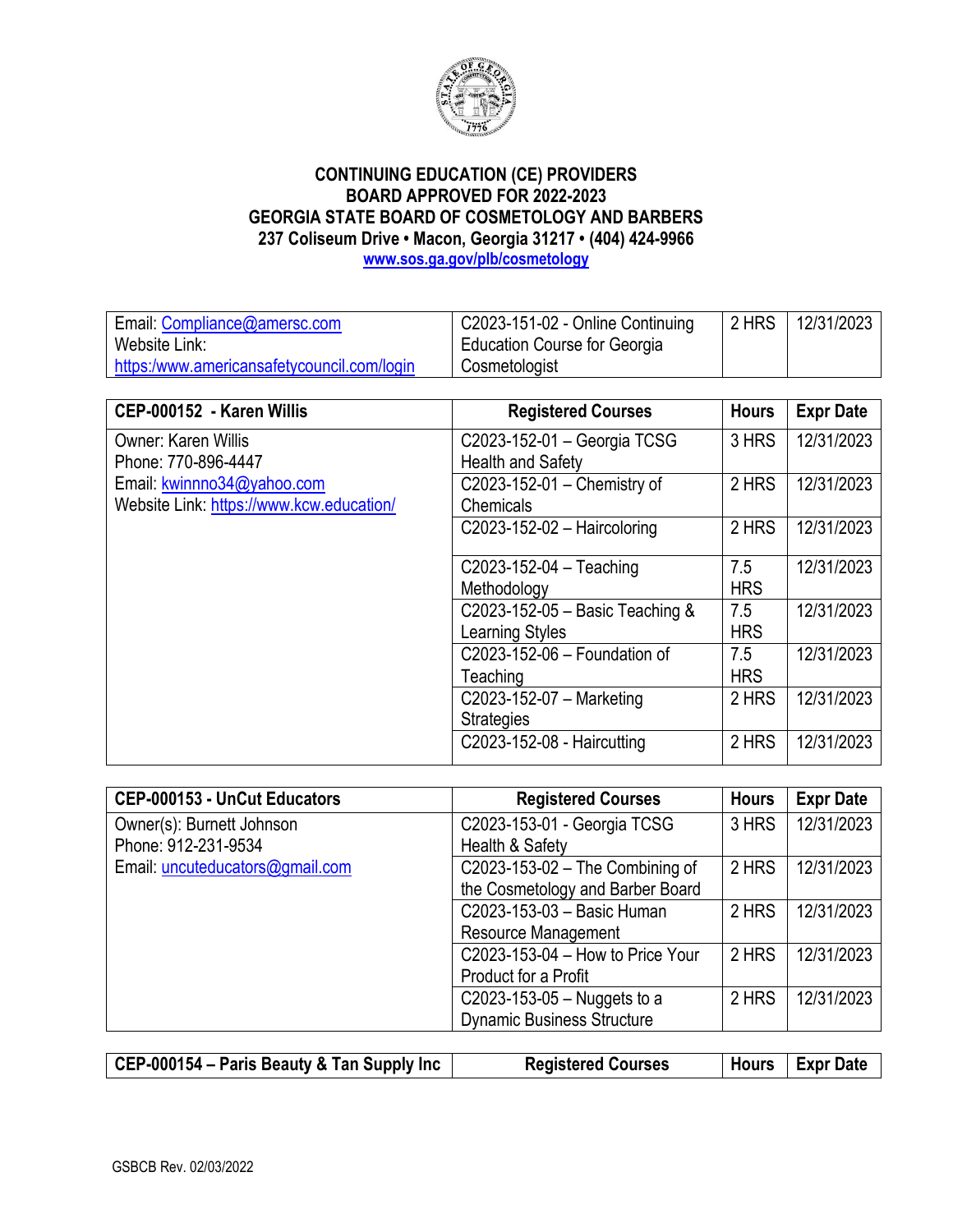

| Owner(s): Katrina A. Ozment                                            | C2023-154-01 - Georgia TCSG    | <b>3 HRS</b> | 12/31/2023 |
|------------------------------------------------------------------------|--------------------------------|--------------|------------|
| Phone: 706-295-1046                                                    | Health & Safety                |              |            |
| Email: $\frac{\text{parisbpro@gmail.com}}{\text{parisbpro@gmail.com}}$ | C2023-154-02 - The Art of Hair | 2 HRS        | 12/31/2023 |
| Website Link: https://parisbeautypro.com/                              |                                |              |            |

| CEP-000155 - Beauty Academy                                    | <b>Registered Courses</b>                           | <b>Hours</b> | <b>Expr Date</b> |
|----------------------------------------------------------------|-----------------------------------------------------|--------------|------------------|
| Owner(s): Mark Bradley Newcomer, Chloe<br>Lorenz, & Amy Harmon | C2023-155-01 - Georgia TCSG<br>Health & Safety      | 3 HRS        | 12/31/2023       |
| Phone: 888-290-9739<br>Email: support@beautyce.com             | C2023-155-02 - Beauty Business<br><b>Essentials</b> | 2 HRS        | 12/31/2023       |
| Website Link: https://beautyce.com/                            |                                                     |              |                  |

| CEP-000156 - BL Reese Distributor | <b>Registered Courses</b>     | <b>Hours</b> | <b>Expr Date</b> |
|-----------------------------------|-------------------------------|--------------|------------------|
| <b>BL Reese Distributor</b>       | C2023-156-01 - Georgia TCSG   | 3 HRS        | 12/31/2023       |
| Owner(s): Tacicia Taylor          | Health & Safety               |              |                  |
| Phone: 678-437-7819               | C2023-156-02 - Fringe Cut/Bob | 2 HRS        | 12/31/2023       |
| Email: taciTaylor756@gmail.com    | Color                         |              |                  |

| CEP-000157 - New Beginnings CE School | <b>Registered Courses</b>         | <b>Hours</b> | <b>Expr Date</b> |
|---------------------------------------|-----------------------------------|--------------|------------------|
| Owner(s): Nacolia Ringer              | C2023-157-01 - Georgia TCSG       | 3 HRS        | 12/31/2023       |
| Phone: 404-734-4247                   | Health & Safety                   |              |                  |
| Email: info@newbeginningsCEschool.com | C2023-157-02 - Advanced Hair      | 2 HRS        | 12/31/2023       |
| Website Link:                         | <b>Extensions</b>                 |              |                  |
| www.NewBeginningsCEschool.com         | C2023-157-03 - Beginners Hair     | 2 HRS        | 12/31/2023       |
|                                       | <b>Extensions</b>                 |              |                  |
|                                       | C2023-157-04 - Building Wealth    | 2 HRS        | 12/31/2023       |
|                                       | With Wigs                         |              |                  |
|                                       | C2023-157-05 - So You Think You   | 2 HRS        | 12/31/2023       |
|                                       | Want to Open a Salon              |              |                  |
|                                       | C2023-157-06 - Building Wealth    | 2 HRS        | 12/31/2023       |
|                                       | with Wigs                         |              |                  |
|                                       | C2023-157-07 - Hair Loss          | 2 HRS        | 12/31/2023       |
|                                       | Consulting                        |              |                  |
|                                       | C2023-157-08 - Barbering: Back to | 2 HRS        | 12/31/2023       |
|                                       | the Basics                        |              |                  |
|                                       | C2023-157-09 - Nail Tech Basics   | 2 HRS        | 12/31/2023       |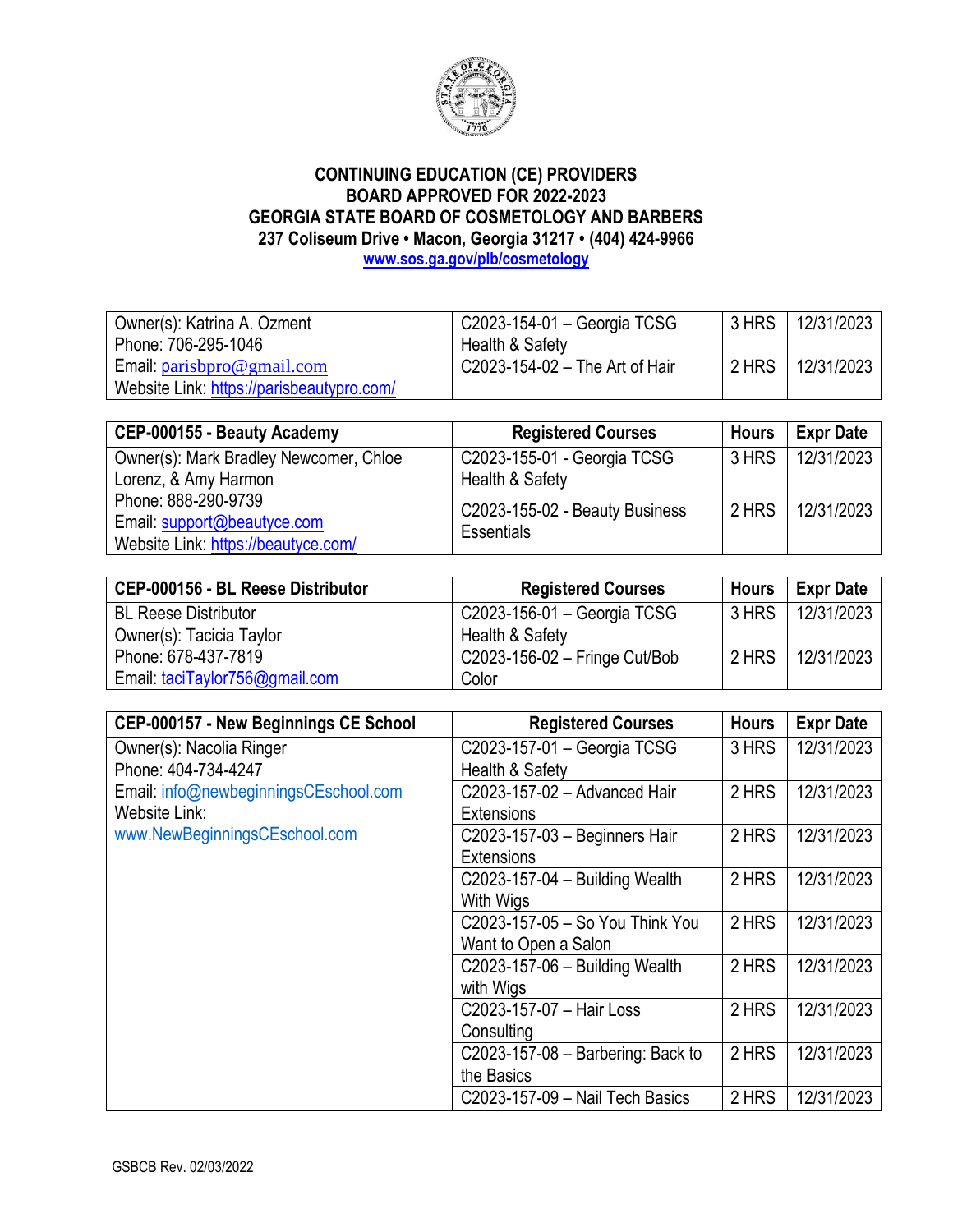

| C2023-157-10 - Esthetician Basics | 2 HRS      | 12/31/2023 |
|-----------------------------------|------------|------------|
| C2023-157-11 - Being a            | 2 HRS      | 12/31/2023 |
| Professional                      |            |            |
| C2023-157-12 - Teaching           | 7.5        | 12/31/2023 |
| Methodology Part 1                | <b>HRS</b> |            |
| $C2023 - 157 - 13 - Teaching$     | 7.5        | 12/31/2023 |
| Methodology Part 2                | <b>HRS</b> |            |
|                                   |            |            |

| CEP-000158 - Salon Seven Training Academy | <b>Registered Courses</b>                  | <b>Hours</b> | <b>Expr Date</b> |
|-------------------------------------------|--------------------------------------------|--------------|------------------|
| Salon Seven Training Academy              | C2023-158-01 - Georgia TCSG                | 3 HRS        | 12/31/2023       |
| Owner(s): Tanita Lowe-Gunn                | Health & Safety                            |              |                  |
| Phone: 770-853-7024                       | C2023-158-02 - Booth Renting 101           | 2 HRS        | 12/31/2023       |
| Email: salonseventrainingacademy@aol.com  | C2023-158-03 - Building Your               | 2 HRS        | 12/31/2023       |
| <b>Website Link:</b>                      | Clientele as a Beauty Professional         |              |                  |
| http://salonseventrainingacademy.com/     | C2023-158-04 - Creative Careers as         | 2 HRS        | 12/31/2023       |
|                                           | a Beauty Professional                      |              |                  |
|                                           | C2023-158-05 - Effective                   | 2 HRS        | 12/31/2023       |
|                                           | <b>Networking for Beauty Professionals</b> |              |                  |
|                                           | C2023-158-06 - Safe Work                   | 2 HRS        | 12/31/2023       |
|                                           | Practices During and Beyond Covid-         |              |                  |
|                                           | 19                                         |              |                  |
|                                           | C2023-158-07 - The Guide to                | 2 HRS        | 12/31/2023       |
|                                           | Selling Retail in Your Beauty              |              |                  |
|                                           | <b>Business</b>                            |              |                  |
|                                           | C2023-158-08 - Smart Financial             | 2 HRS        | 12/31/2023       |
|                                           | <b>Planning for Beauty Professionals</b>   |              |                  |
|                                           | C2023-158-09 - Social Media-How            | 2 HRS        | 12/31/2023       |
|                                           | to Build Your Business on Instagram        |              |                  |
|                                           | C2023-158-10 - The Basic Facial            | 2 HRS        | 12/31/2023       |
|                                           | Technique & Skin Care Services             |              |                  |
|                                           | C2023-158-11 $-$ The History of            | 2 HRS        | 12/31/2023       |
|                                           | <b>Barbering</b>                           |              |                  |
|                                           | C2023-158-12 - The History of              | 2 HRS        | 12/31/2023       |
|                                           | Cosmetology                                |              |                  |
|                                           | C2023-158-13 - The Professional            | 2 HRS        | 12/31/2023       |
|                                           | Image of a Barber                          |              |                  |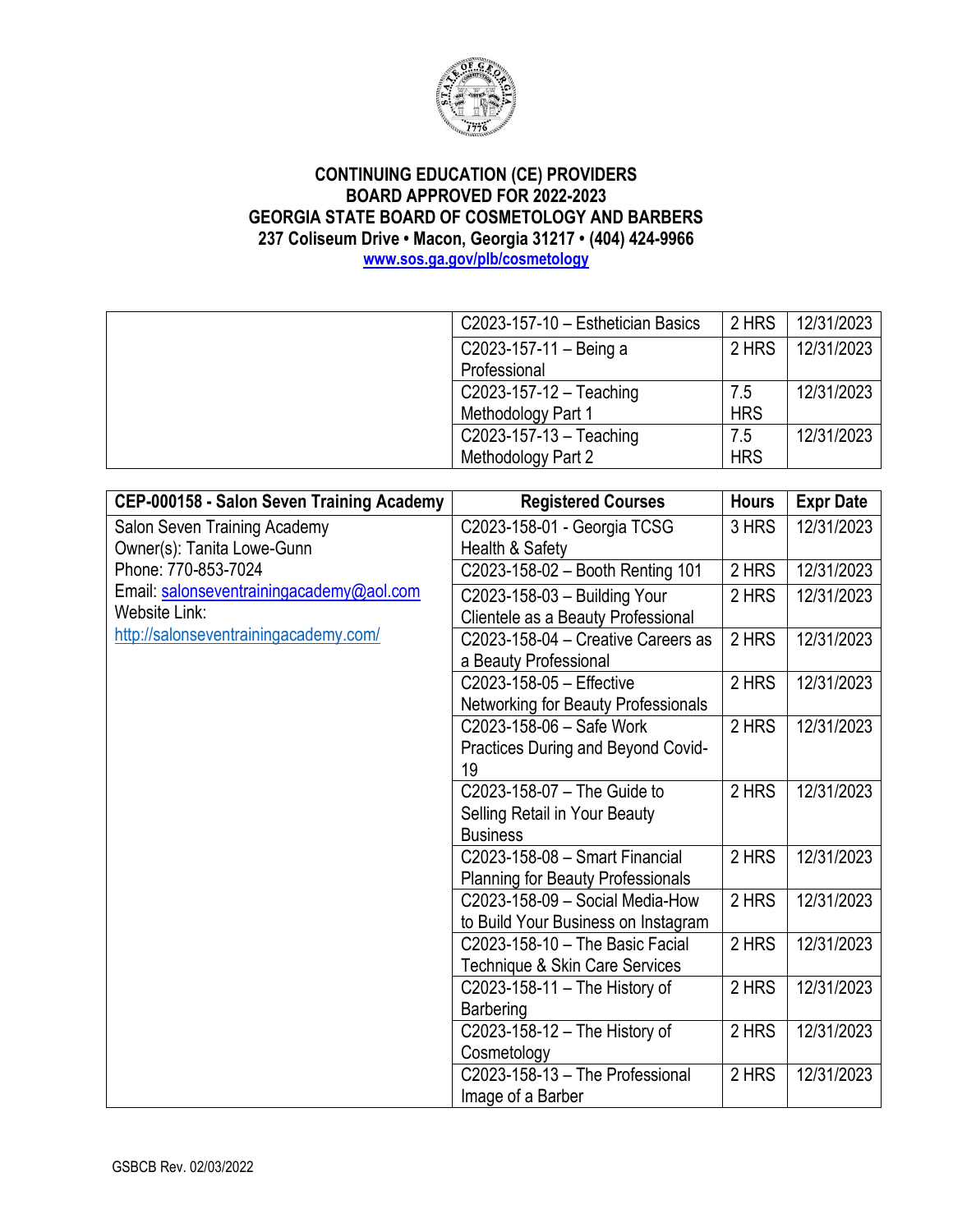

| C2023-158-14 - Website Ideas for             | 2 HRS      | 12/31/2023 |
|----------------------------------------------|------------|------------|
| <b>Your Beauty Business</b>                  |            |            |
| C2023-158-15 - Offering Chemical             | 2 HRS      | 12/31/2023 |
| Hair Relaxer Services in Your Salon          |            |            |
| C2023-158-16 - Diet and Nutrition            | 2 HRS      | 12/31/2023 |
| for Healthy Skin, Scalp, & Hair              |            |            |
| C2023-158-17 - Going into Business           | 2 HRS      | 12/31/2023 |
| for Yourself "The Salon Business"            |            |            |
| C2023-158-18 - Managing Your                 | 2 HRS      | 12/31/2023 |
| Money Behind the Chair                       |            |            |
| C2023-158-19 - Mastering Hair                | 2 HRS      | 12/31/2023 |
| <b>Extension Techniques</b>                  |            |            |
| C2023-158-20 - Understanding Nail            | 2 HRS      | 12/31/2023 |
| <b>Disorders and Diseases</b>                |            |            |
| C2023-158-21 - Understanding Nail            | 2 HRS      | 12/31/2023 |
| <b>Structure and Growth</b>                  |            |            |
| C2023-158-22 - Online Marketing in           | 2 HRS      | 12/31/2023 |
| the Beauty Industry                          |            |            |
| C2023-158-23 - Skin Structure,               | 2 HRS      | 12/31/2023 |
| Growth, and Nutrition                        |            |            |
| C2023-158-24 - The Guide to                  | 2 HRS      | 12/31/2023 |
| Owing/Managing a Beauty &                    |            |            |
| <b>Wellness Business</b>                     |            |            |
| C2023-158-25 - Understanding                 | 2 HRS      | 12/31/2023 |
| Scalp Care, Shampooing and                   |            |            |
| Conditioning                                 |            |            |
| $\overline{C20}$ 23-158-26 - How to Create a | 2 HRS      | 12/31/2023 |
| Salon Business Plan                          |            |            |
| C2023-158-27 - Thermal Hair                  | 2 HRS      | 12/31/2023 |
| Straightening "Silk Press"                   |            |            |
| C2023-158-28 - Teaching Skills for           | 7.5        | 12/31/2023 |
| <b>Career Education Instructors</b>          | <b>HRS</b> |            |
| C2023-158-29 - Teaching Study and            | 7.5        | 12/31/2023 |
| <b>Testing Skills</b>                        | <b>HRS</b> |            |
| C2023-158-30 - Teaching Goal                 | 7.5        | 12/31/2023 |
| Setting Skills to Beauty Professional        | <b>HRS</b> |            |
| <b>Students</b>                              |            |            |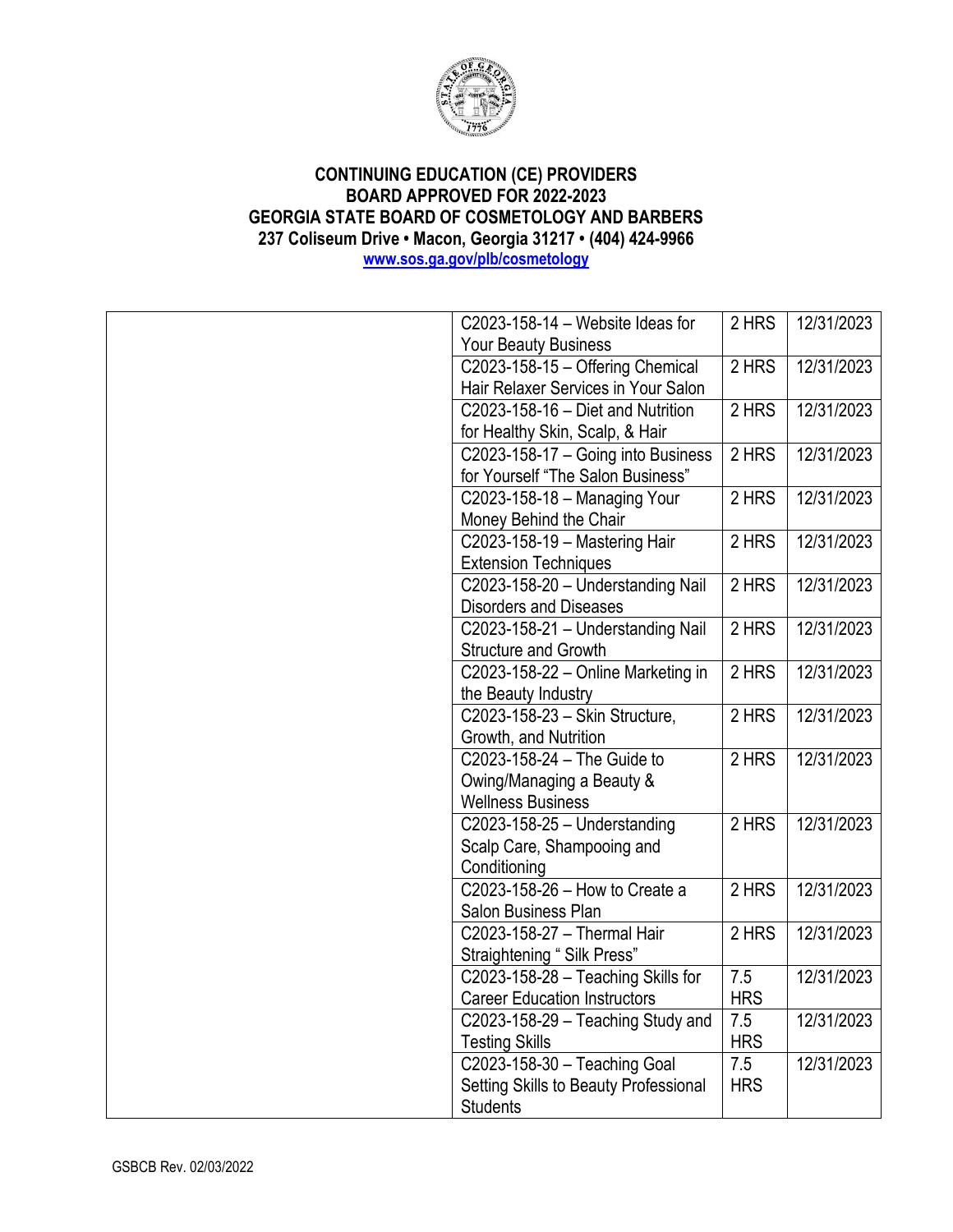

**CEP-0000159 - Salon Elegance Hair Studio | Registered Courses | Hours | Expr Date** Salon Elegance Hair Studio Owner(s): Nicole Ferguson Phone: 770-420-8110 Email[: salonelegancehs@gmail.com](mailto:salonelegancehs@gmail.com) Website Link: <https://www.salonelegancehair.com/> C2023-159-01 - Georgia TCSG Health & Safety 3 HRS 12/31/2023 C2023-159-02 – Non-Surgical Hair Replacement 2 HRS 12/31/2023 C2023-159-03 – Hair Loss Solutions | 2 HRS | 12/31/2023 C2023-159-04 – Advanced Hair Weaving 2 HRS 12/31/2023 C2023-159-05 – Bonded Wigs  $\vert$  2 HRS  $\vert$  12/31/2023  $C2023-159-06 -$  Custom Wig Making 2 HRS 12/31/2023 C2023-159-07 – Lace Wig **Application** 2 HRS 12/31/2023 C2023-159-08 – Stitched Wigs 2 HRS 12/31/2023 C2023-159-09 – Men's Unit  $\vert$  2 HRS  $\vert$  12/31/2023 C2023-159-10 – Teaching Methodology Part 1 7.5 **HRS** 12/31/2023 C2023-159-11 – Teaching Methodology Part 2 7.5 HRS 12/31/2023 C2023-159-12 – Theories of Learning and Motivation 3 HRS 12/31/2023 C2023-159-13 – Instructional Planning and Curriculum Developing 3 HRS 12/31/2023 C2023-159-14 – Instructional Material and Elements of the Lesson 3 HRS 12/31/2023 C2023-159-15 – Student Abilities & Instructional Methods 3 HRS 12/31/2023 C2023-159-16 – Hands on Approaches and Test Construction 3 HRS 12/31/2023

| <b>CEP-000160 - Tonsorial Education Services</b> | <b>Registered Courses</b>   | <b>Hours</b> | <b>Expr Date</b> |
|--------------------------------------------------|-----------------------------|--------------|------------------|
| Owner(s): Daryl Rolle                            | C2023-160-01 - Georgia TCSG | 3 HRS        | 12/31/2023       |
| Phone: 706-627-1387                              | Health & Safety             |              |                  |
| Email: info@tonsorial.pro                        | C2023-160-02 - Start, Grow, | 2 HRS        | 12/31/2023       |
| Website Link: https://www.tonsorial.pro/         | Sustain and Exit            |              |                  |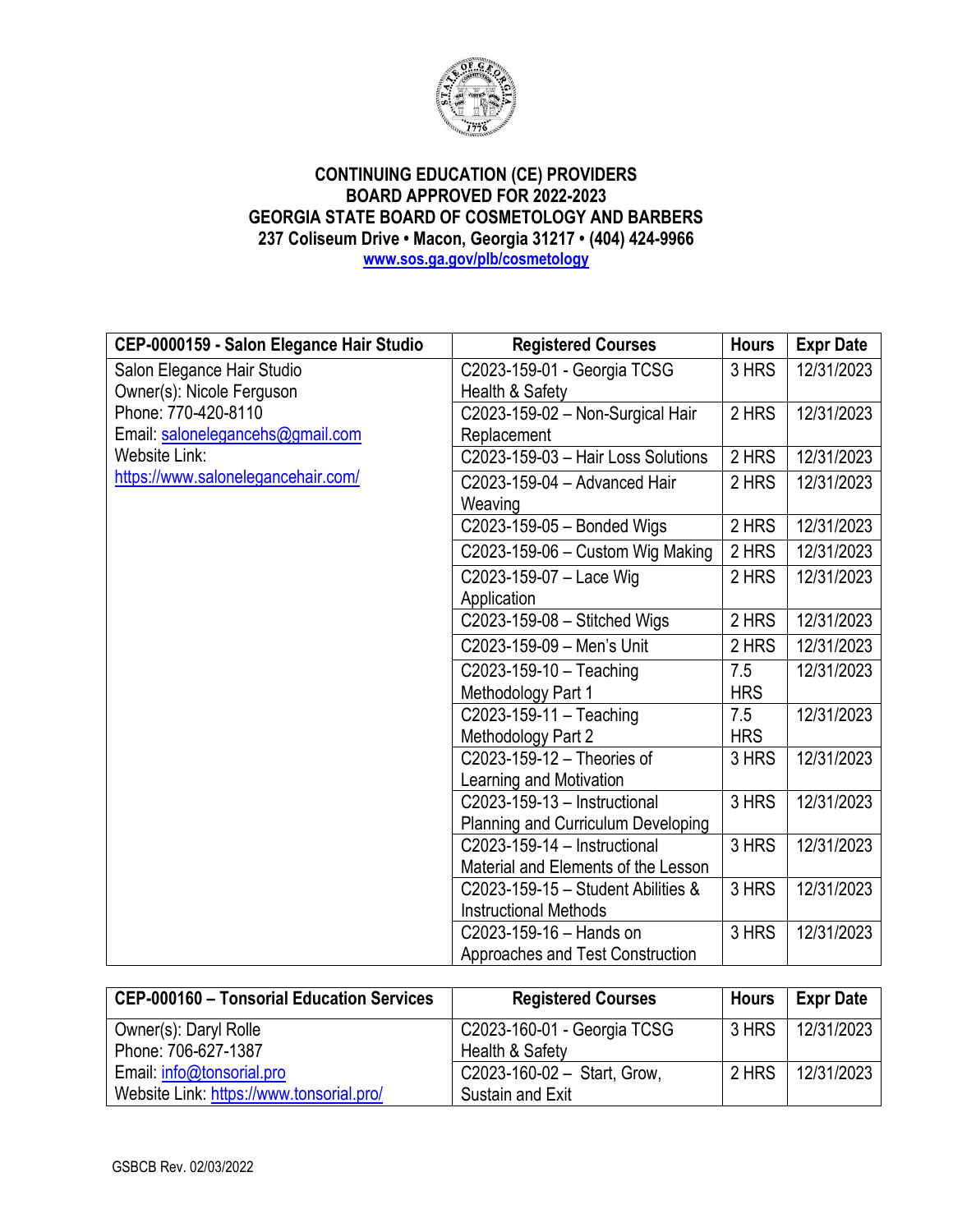

| C2023-160-03- Professional          | 2 HRS      | 12/31/2023 |
|-------------------------------------|------------|------------|
| Development - Communication         |            |            |
| <b>Across Barriers</b>              |            |            |
| C2023-160-04 - Rewired for Industry | 2 HRS      | 12/31/2023 |
| <b>Success</b>                      |            |            |
| C2023-160-05 - Retaining Your       | 2 HRS      | 12/31/2023 |
| Team                                |            |            |
| C2023-160-06 - Leadership           | 2 HRS      | 12/31/2023 |
| Development - Lead Smart            |            |            |
| C2023-160-07 - Creative Pricing     | 2 HRS      | 12/31/2023 |
| C2023-160-08 - Professional         | 2 HRS      | 12/31/2023 |
| Development – Ego is the Enemy      |            |            |
| C2023-160-09 - Gorilla Numbers      | 2 HRS      | 12/31/2023 |
| C2023-160-10 - Business             | 2 HRS      | 12/31/2023 |
| <b>Brainstorming Live!</b>          |            |            |
| $C2023-160-11 - Barber/Beauty$      | 2 HRS      | 12/31/2023 |
| Innovation Lab Live!                |            |            |
| C2023-160-12-Classroom Culture -    | 7.5        | 12/31/2023 |
| Calibrating                         | <b>HRS</b> |            |
| C2023-160-13- Sustainable           | 7.5        | 12/31/2023 |
| Teaching with 5A Techniques         | <b>HRS</b> |            |
| C2023-160-14 - Lead Smart - Build   | 7.5        | 12/31/2023 |
| <b>Stronger Teams</b>               | <b>HRS</b> |            |
| C2021-107-02 - Creative             | 3 HRS      | 12/31/2023 |
| Pricing                             |            |            |

| CEP-000146 - ContinuingED Pros         | <b>Registered Courses</b>          | <b>Hours</b> | <b>Expr Date</b> |
|----------------------------------------|------------------------------------|--------------|------------------|
| Owner(s): Elizabeth Taylor             | C2023-146-01 - Georgia TCSG        | 3 HRS        | 12/31/2023       |
| Phone: 678-439-5497                    | Health & Safety                    |              |                  |
| Email: admin@continuingedpros.com      | C2023-146-02 - Anatomy and Nail    | 2 HRS        | 12/31/2023       |
| Website Link: www.ContinuingEdPros.com | Art                                |              |                  |
|                                        | $C2023-146-03 - HIV/AIDS$ and      | 2 HRS        | 12/31/2023       |
|                                        | <b>Other Communicable Diseases</b> |              |                  |
|                                        | C2023-146-04 - Hair Coloring       | 2 HRS        | 12/31/2023       |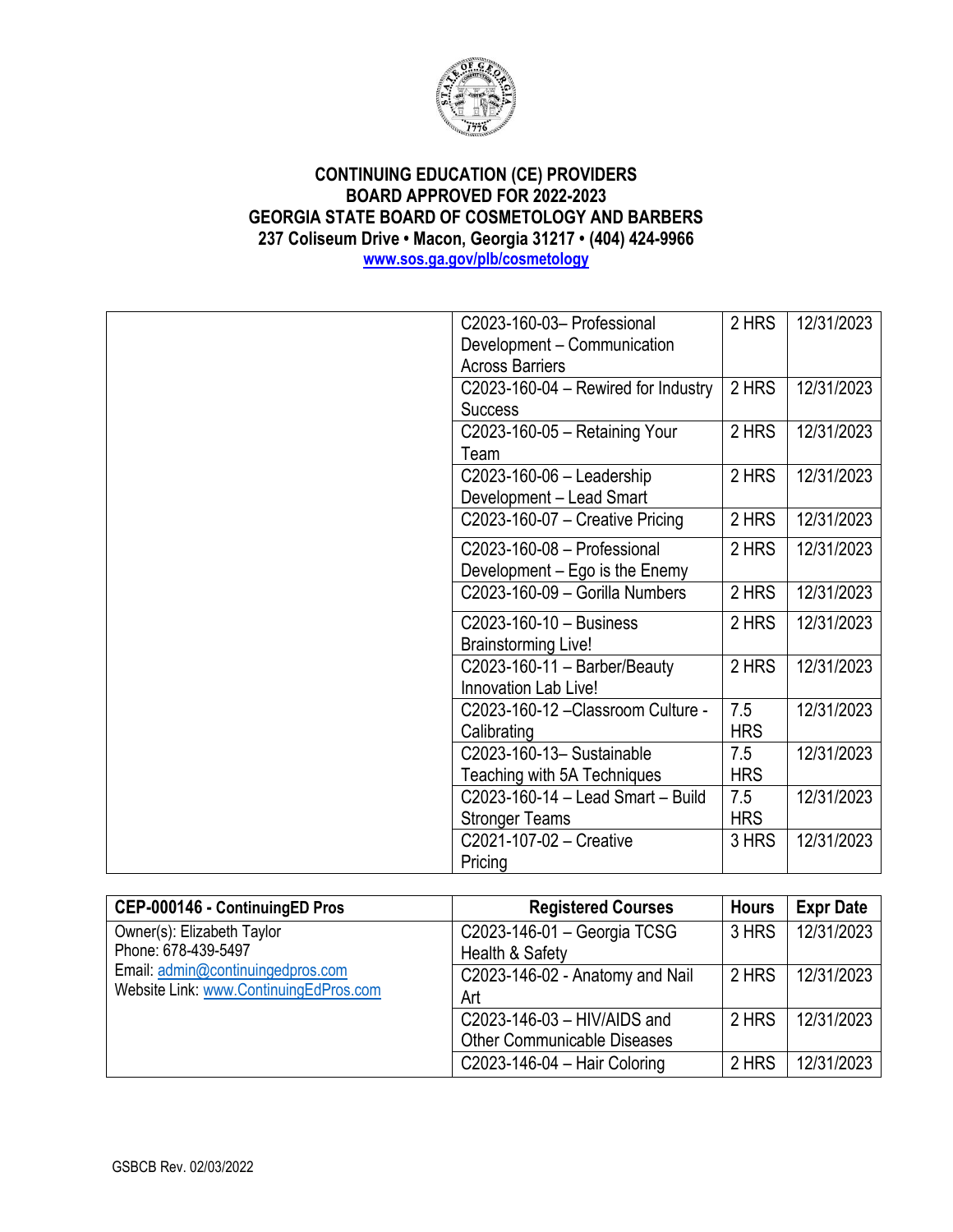

| C2023-146-05 - Effects of           | 2 HRS      | 12/31/2023 |
|-------------------------------------|------------|------------|
| Hormones on Hair, Skin, & Nails     |            |            |
| C2023-146-06 $-$ Employment as a    | 2 HRS      | 12/31/2023 |
| Salon Professional                  |            |            |
| C2023-146-07 - Georgia Teaching     | 7.5        | 12/31/2023 |
| <b>Instructional Methods Part 1</b> | <b>HRS</b> |            |
| $C2023-146-08 - Georgia Teaching$   | 7.5        | 12/31/2023 |
| Instructional Methods Part 2        | <b>HRS</b> |            |
|                                     |            |            |

| CEP-000161 - Salon Vogue Beauty Academy     | <b>Registered Courses</b>          | <b>Hours</b> | <b>Expr Date</b> |
|---------------------------------------------|------------------------------------|--------------|------------------|
| Owner(s): Alicia Kincaid                    | C2023-161-01 - Georgia TCSG        | 3 HRS        | 12/31/2023       |
| Phone: 478-971-4247                         | Health & Safety                    |              |                  |
| Email: salonvogueint@yahoo.com              | C2023-161-02 - Employment Skills   | 2 HRS        | 12/31/2023       |
| Website Link: https://salonvoguebeauty.com/ |                                    |              |                  |
|                                             | C2023-161-03 - General Instructor  | 3.5          | 12/31/2023       |
|                                             | Responsibilities                   | <b>HRS</b>   |                  |
|                                             | C2023-161-04 - Learning Types and  | 3 HRS        | 12/31/2023       |
|                                             | Principals                         |              |                  |
|                                             | C2023-161-05 - The Teaching Plan   | 3 HRS        | 12/31/2023       |
|                                             |                                    |              |                  |
|                                             | C2023-161-06 - Teaching            | 4.5          | 12/31/2023       |
|                                             | <b>Techniques &amp; Strategies</b> | <b>HRS</b>   |                  |
|                                             | C2023-161-07 - Master Educator     | $1$ HR       | 12/31/2023       |
|                                             | Relationships                      |              |                  |

| CEP-000162 - The Atlanta Small Business | <b>Registered Courses</b>          | <b>Hours</b> | <b>Expr Date</b> |
|-----------------------------------------|------------------------------------|--------------|------------------|
| <b>Training Consortium, Inc.</b>        |                                    |              |                  |
| Owner(s): Trenace Pyles                 | C2023-162-01 - Georgia TCSG        | 3 HRS        | 12/31/2023       |
| Phone: 770-906-7015                     | Health & Safety                    |              |                  |
| Email: asbtci@yahoo.com                 | $C2023-162-02 - Business Writing$  | 2 HRS        | 12/31/2023       |
| Website Link: http://www.asbtci.org/    | C2023-162-03 - Connecting the Hair | 2 HRS        | 12/31/2023       |
|                                         | <b>Care Community</b>              |              |                  |
|                                         | C2023-162-04 - Ethical Business    | 2 HRS        | 12/31/2023       |
|                                         | Organization                       |              |                  |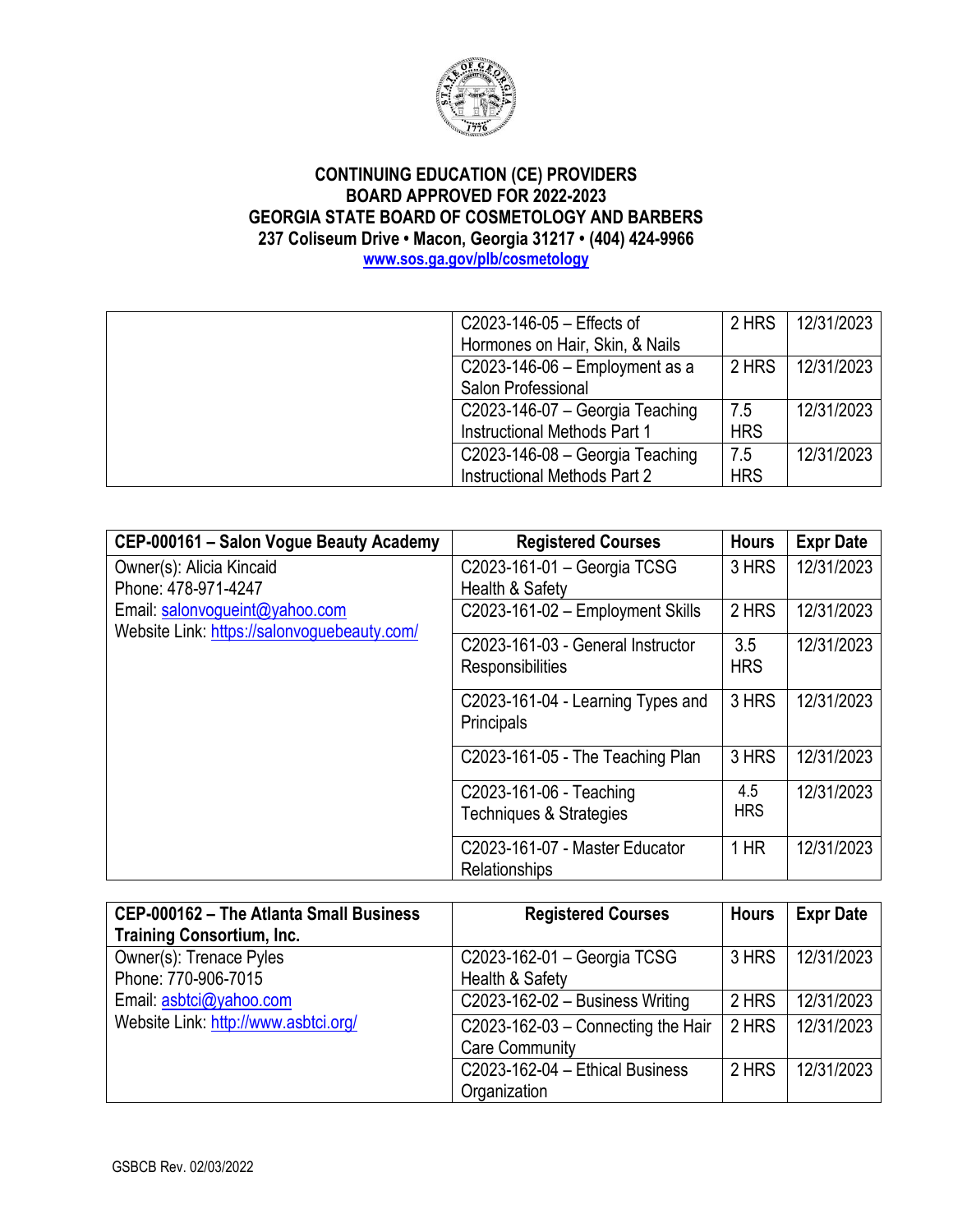

| C2023-162-05 - Knowing Your Tax    | 2 HRS | 12/31/2023 |
|------------------------------------|-------|------------|
| Personality                        |       |            |
| C2023-162-06 - Record Retention    | 2 HRS | 12/31/2023 |
| and the Customer                   |       |            |
| $C2023-162-07$ – Risk Management   | 2 HRS | 12/31/2023 |
| C2023-162-08 - Scarce Resource     | 2 HRS | 12/31/2023 |
| <b>Marketing</b>                   |       |            |
| C2023-162-09 - Seminar in Starting | 2 HRS | 12/31/2023 |
| A Business                         |       |            |
| $C2023-162-10 - Computers$ in The  | 2 HRS | 12/31/2023 |
| <b>Management of Your Business</b> |       |            |
| C2023-162-11 – Accounting and      | 2 HRS | 12/31/2023 |
| <b>Business Financing</b>          |       |            |
| C2023-162-12 - Creating A Helpful  | 2 HRS | 12/31/2023 |
| Lesson Plan                        |       |            |

| CEP-0000163 - Extended Success LLC | <b>Registered Courses</b>          | <b>Hours</b> | <b>Expr Date</b> |
|------------------------------------|------------------------------------|--------------|------------------|
| Owner(s): Betty Freeman            | C2023-163-01 - Georgia TCSG        | 3 HRS        | 12/31/2023       |
| Phone: 404-207-7915                | <b>Health and Safety</b>           |              |                  |
| Email: BettyFreeman90@gmail.com    | C2023-136-02 – Components of a     | 2 HRS        | 12/31/2023       |
|                                    | <b>Business Plan</b>               |              |                  |
|                                    | C2023-163-03 - Network and         | 2 HRS        | 12/31/2023       |
|                                    | <b>Business</b>                    |              |                  |
|                                    | C2023-163-04 - Business            | 2 HRS        | 12/31/2023       |
|                                    | Compliance                         |              |                  |
|                                    | C2023-163-05 - Tools for a         | 2 HRS        | 12/31/2023       |
|                                    | <b>Successful Stylist</b>          |              |                  |
|                                    | C2023-163-06 $-$ Components of a   | 2 HRS        | 12/31/2023       |
|                                    | Resume/Cover Letter                |              |                  |
|                                    | C2023-163-07 - Interviewing -      | 2 HRS        | 12/31/2023       |
|                                    | Marketing                          |              |                  |
|                                    | C2023-163-08 - Teamwork            | 2 HRS        | 12/31/2023       |
|                                    | C2023-163-09 - Essential Qualities | 2 HRS        | 12/31/2023       |
|                                    | of a Leader                        |              |                  |
|                                    | C2023-163-10 - Salon Ownership     | 2 HRS        | 12/31/2023       |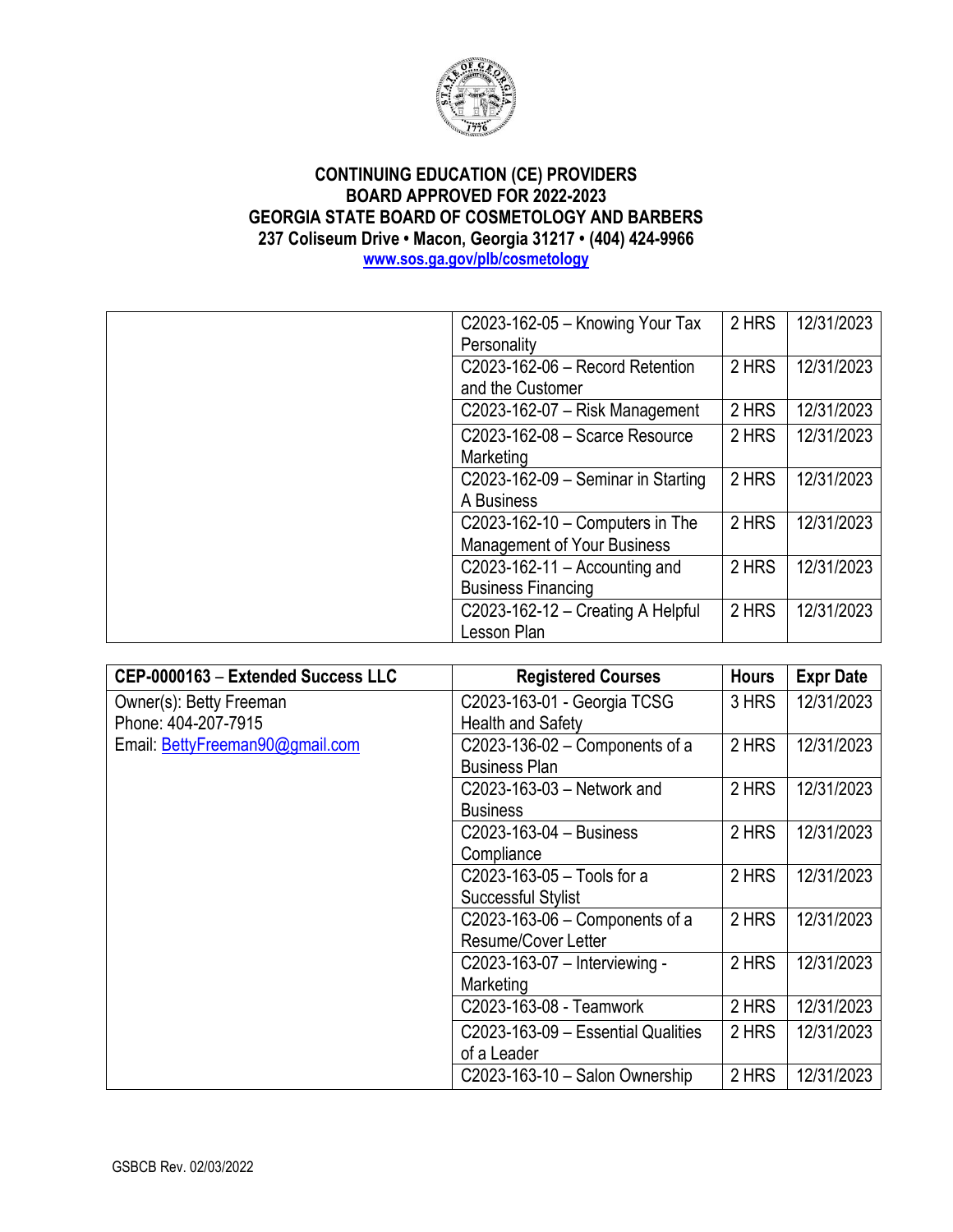

| C2023-163-11 - Techniques in         | 2 HRS      | 12/31/2023 |
|--------------------------------------|------------|------------|
| Haircoloring                         |            |            |
| $C2023-163-12-0$ Degree-45           | 2 HRS      | 12/31/2023 |
| Degree-90 Degree Haircut             |            |            |
| $C2023-163-13-180$ Degree            | 2 HRS      | 12/31/2023 |
| Haircut/Combination                  |            |            |
| C2023-163-14 - Tapered               | 2 HRS      | 12/31/2023 |
| Haircut/Style                        |            |            |
| C2023-163-15 - As an Educator        | $1$ HR     | 12/31/2023 |
| C2023-163-16 - Lesson Plans          | $1$ HR     | 12/31/2023 |
| C2023-163-17 - Classroom             | 1.5        | 12/31/2023 |
| Management                           | <b>HRS</b> |            |
| C2023-163-18 $-$ Empowering Other    | $1$ HR     | 12/31/2023 |
| <b>Educators</b>                     |            |            |
| C2023-163-19 - Class Structure       | $1$ HR     | 12/31/2023 |
| C2023-163-20 $-$ 21 Ideas to Improve | 2 HRS      | 12/31/2023 |
| <b>Student Motivation</b>            |            |            |

| CEP-000164 - Danielle Branton                   | <b>Registered Courses</b>             | <b>Hours</b> | <b>Expr Date</b> |
|-------------------------------------------------|---------------------------------------|--------------|------------------|
| Owner(s): Dainelle Branton                      | C2023-164-01 - Georgia TCSG           | 3 HRS        | 12/31/2023       |
| Phone: 706-225-9053                             | Health & Safety                       |              |                  |
| Email: colorblastproacademy@gmail.com           | C2023-164-02 – Steps to Shaping       | 2 HRS        | 12/31/2023       |
| Website Link: https://colorblastproacademy.com/ | the Perfect Brow                      |              |                  |
|                                                 | $C2023-164-03 -$ Steps to Selling     | 2 HRS        | 12/31/2023       |
|                                                 | <b>Add-Ons/Packages Session</b>       |              |                  |
|                                                 | C2023-164-04 - Unveiling Essential    | 2 HRS        | 12/31/2023       |
|                                                 | Secrets to Keeping and Growing        |              |                  |
|                                                 | <b>Your Clientele</b>                 |              |                  |
|                                                 | C2023-164-05 - Solutions to           | 2 HRS        | 12/31/2023       |
|                                                 | <b>Treating and Maintaining Scalp</b> |              |                  |
|                                                 | <b>Disorders</b>                      |              |                  |
|                                                 | C2023-164-06 - Consultations Lead     | 2 HRS        | 12/31/2023       |
|                                                 | to Loyal Clientele                    |              |                  |
|                                                 | C2023-164-07 - Steps to Successful    | 2 HRS        | 12/31/2023       |
|                                                 | <b>Hair Coloring Services</b>         |              |                  |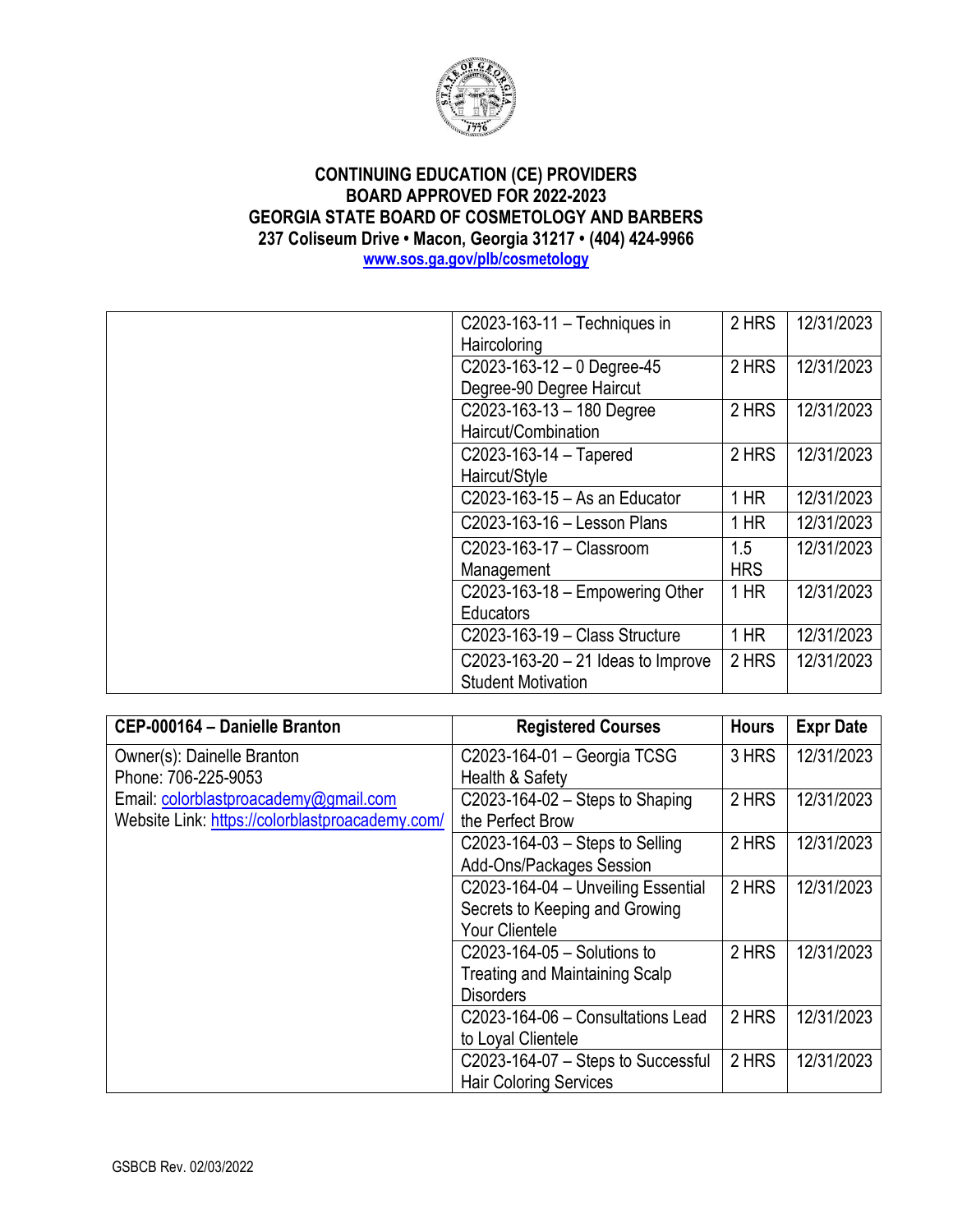

| $C2023-164-08$ – Understanding the | 2 HRS | 12/31/2023 |
|------------------------------------|-------|------------|
| Foundation of Marketing            |       |            |

| CEP-000165 - Adia Wright             | <b>Registered Courses</b>         | <b>Hours</b> | <b>Expr Date</b> |
|--------------------------------------|-----------------------------------|--------------|------------------|
| Owner(s): Adia Wright                | C2023-165-01 - Georgia TCSG       | 3 HRS        | 12/31/2023       |
| Phone: 470-270-5418                  | Health & Safety                   |              |                  |
| Email: aboutthenails@gmail.com       | C2023-165-02 - Eliminating        | 7.5          | 12/31/2023       |
| Website Link:                        | Generational Challenges in the    | <b>HRS</b>   |                  |
| https://www.itsnotaboutthenails.com/ | Classroom                         |              |                  |
|                                      | C2023-165-03 - Professional       | 2 HRS        | 12/31/2023       |
|                                      | <b>Electrical Filing</b>          |              |                  |
|                                      | C2023-165-04 - Student Salon      | 2 HRS        | 12/31/2023       |
|                                      | Supervision and Salon Floor Check |              |                  |
|                                      | List                              |              |                  |
|                                      | $C2023-165-05$ - Dipping System   | 2 HRS        | 12/31/2023       |
|                                      | Application                       |              |                  |
|                                      | C2023-165-06 - Gel Manicure       | 2 HRS        | 12/31/2023       |
|                                      | Application                       |              |                  |
|                                      | C2023-165-07 - Four Phases of     | 7.5          | 12/31/2023       |
|                                      | Teaching                          | <b>HRS</b>   |                  |

| CEP-000166 - 90 Degrees Academy                | <b>Registered Courses</b>          | <b>Hours</b>      | <b>Expr Date</b> |
|------------------------------------------------|------------------------------------|-------------------|------------------|
| Owner(s): Felicia Oliver & Kernesheia Wingster | C2023-166-01 - Georgia TCSG        | 3 HRS             | 12/31/2023       |
| Phone: 912-441-3201                            | <b>Health and Safety</b>           |                   |                  |
| Email: FeliciaOliver912@gmail.com              | C2023-166-02 - Dissecting Hair Cut |                   |                  |
| Website Link:                                  | C2023-166-03 - Basic Coloring      | 2 HRS             | 12/31/2023       |
| www.90DegreesAcademy.Bycartel.com              | C2023-166-04 - Hair Extension      | 2 HRS             | 12/31/2023       |
| Password:                                      | Replacement                        |                   |                  |
|                                                | C2023-166-05 - Loc It Down 101     | 2 HRS             | 12/31/2023       |
|                                                | C2023-166-06 - Lesson Plan 101     | 7.5<br><b>HRS</b> | 12/31/2023       |
|                                                | C2023-166-07 - Nails Now           | 2 HRS             | 12/31/2023       |
|                                                | C2023-166-08 - Real Relaxers       | 2 HRS             | 12/31/2023       |
|                                                | C2023-166-09 - Esthetician Elite   | 2 HRS             | 12/31/2023       |
|                                                | C2023-166-10 - Hair Styling 2K     | 2 HRS             | 12/31/2023       |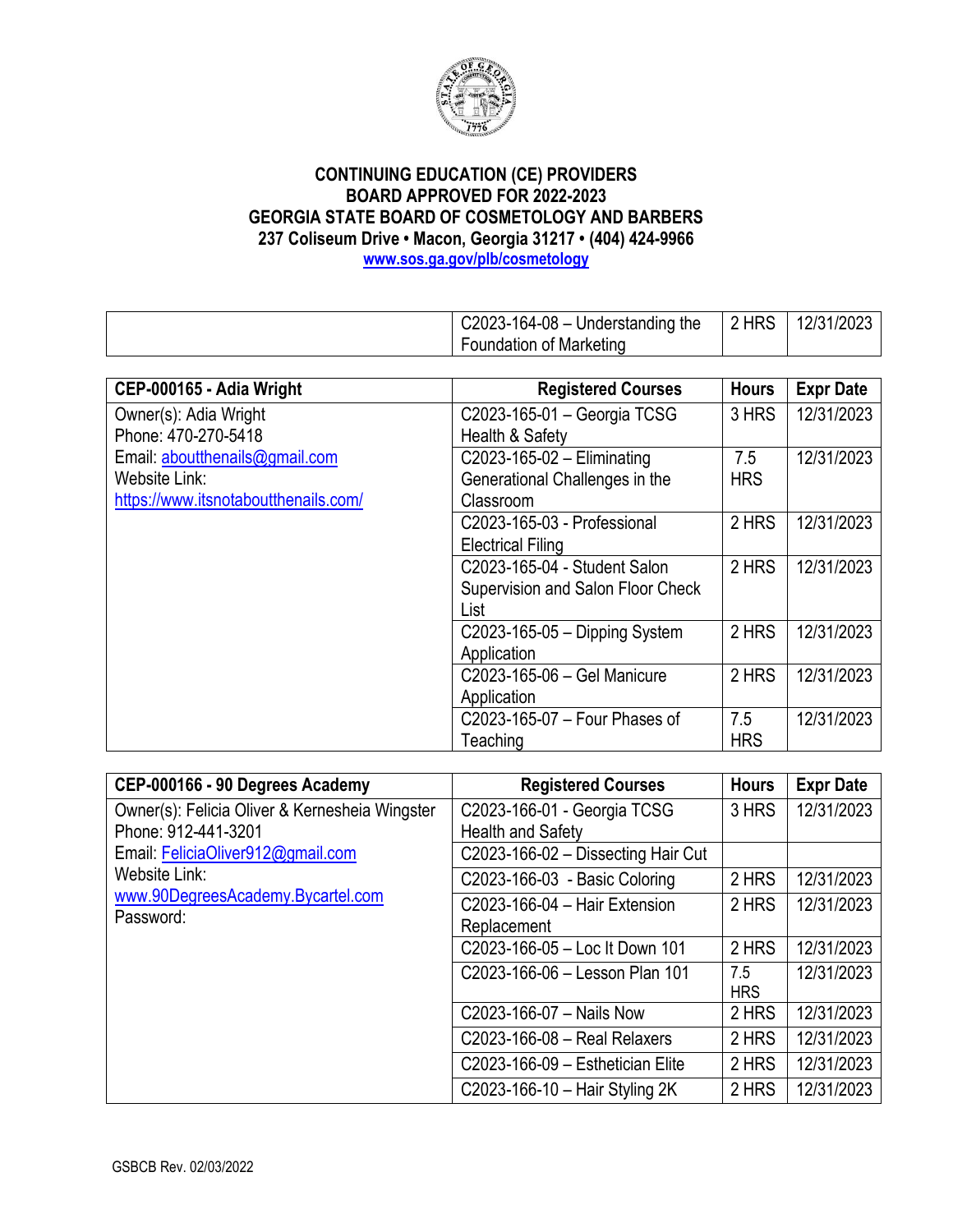

C2023-166-11 – New Naturals | 2 HRS | 12/31/2023 **CEP-000167 - Bronner Brothers Registered Courses** | Hours | Expr Date Bronner Brothers Owner(s): Rosalind Allen Rawls Phone: 404-577-4323 Ext. 262 Email: [rosalind@bronnerbros.com](mailto:rosalind@bronnerbros.com) Website Link: [www.Bronnerbros.com](http://www.bronnerbros.com/) C2023-167-01 - Georgia TCSG Health & Safety 3 HRS 12/31/2023 C2023-167-02 – Bauhaus Cut  $\vert$  2 HRS  $\vert$  12/31/2023

| CEP-000168 - Pro Way Hair School        | <b>Registered Courses</b>          | <b>Hours</b> | <b>Expr Date</b> |
|-----------------------------------------|------------------------------------|--------------|------------------|
| Owner(s): Toshiba Palmer                | C2023-168-01 - Georgia TCSG        | 3 HRS        | 12/31/2023       |
| Phone: 404-299-5156 or 678-558-4124     | Health & Safety                    |              |                  |
| Email: toshibapalmer@gmail.com          | C2023-168-02 - Teaching Aids       | 7.5          | 12/31/2023       |
| Website Link: http://toshibapalmer.com/ |                                    | <b>HRS</b>   |                  |
|                                         | $C2023-168-03$ - Teaching Methods  | 7.5          | 12/31/2023       |
|                                         |                                    | <b>HRS</b>   |                  |
|                                         | C2023-168-05 - Graduated Layered   | 2 HRS        | 12/31/2023       |
|                                         | haircut                            |              |                  |
|                                         | C2023-168-06 - Basic Facial        | 2 HRS        | 12/31/2023       |
|                                         | C2023-168-07 - Haircoloring Basics | 2 HRS        | 12/31/2023       |
|                                         | $C2023-168-08$ - Clipper Cutting   | 2 HRS        | 12/31/2023       |
|                                         | <b>Basics</b>                      |              |                  |
|                                         | C2023-168-09 - Spiked Short        | 2 HRS        | 12/31/2023       |
|                                         | Haircut                            |              |                  |

| CEP-000 - Sharon Wright-Dyson | <b>Registered Courses</b>         | <b>Hours</b> | <b>Expr Date</b> |
|-------------------------------|-----------------------------------|--------------|------------------|
| Owner(s): Sharon Wright-Dyson | C2023-166-01 - Georgia TCSG       | 3 HRS        | 12/31/2023       |
| Phone: 678-651-7939           | <b>Health and Safety</b>          |              |                  |
| Email: asawsedu@yahoo.com     | C2023-166-02 - Medical            | 2 HRS        |                  |
|                               | Communitcation                    |              |                  |
|                               | C2023-166-03 - Nutrition and Skin | 2 HRS        | 12/31/2023       |
|                               | Health                            |              |                  |
|                               | C2023-166-04 - Total Rejuvenation | 2 HRS        | 12/31/2023       |
|                               | Treatment                         |              |                  |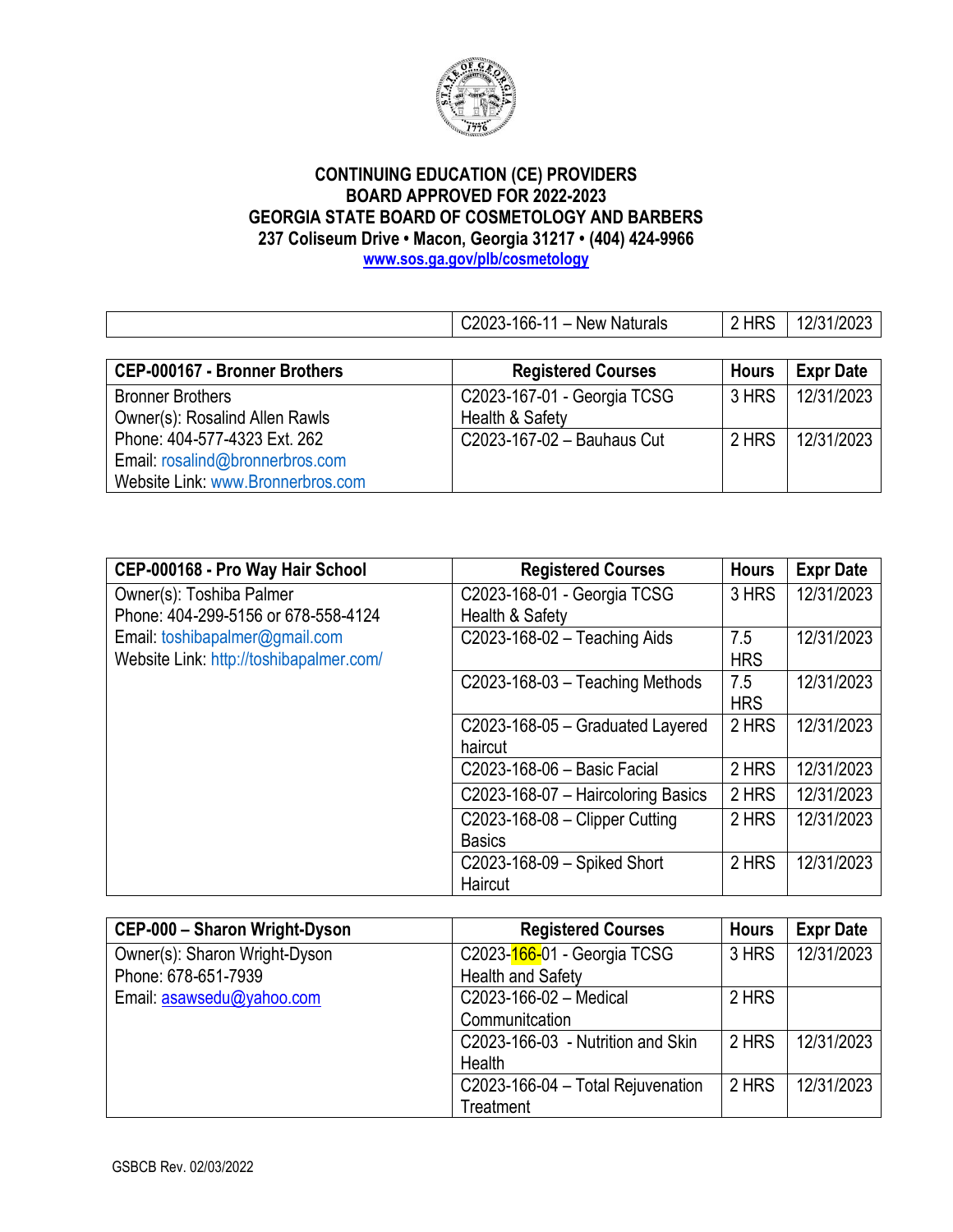

C2023-166-05 – Detoxification **Treatment** 2 HRS 12/31/2023 C2023-166-06 – Understanding **Chemicals** 2 HRS 12/31/2023 C2023-166-07 – Exfoliation | 2 HRS | 12/31/2023 C2023-166-08 – Advanced Waxing **Techniques** 2 HRS 12/31/2023 C2023-166-09 – Educators Continuing Education (Instructors) 7 HRS 12/31/2023

#### **CEP-000172 – Altogether Marketing LLC-Beauty CE Institute Registered Courses** | Hours | Expr Date Owner(s): Audrey Wiggins Phone: 216-214-1770 Email: [service@beautyce.institute](mailto:service@beautyce.institute) Website Link:<https://beautyce.institute/> C2023-171-01 – Savvy Cosmetologist/Barber Business Management 2HRS 12/31/2023

| CEP-000173 - Touchtones Massage &            | <b>Registered Courses</b>              | <b>Hours</b> | <b>Expr Date</b> |
|----------------------------------------------|----------------------------------------|--------------|------------------|
| Bodyworks, Inc.                              |                                        |              |                  |
| Owner(s): Vonda Hendrickson                  | C2023-173-01 - Georgia TCSG            | 3 HRS        | 12/31/2023       |
| Phone: 678-651-7939                          | <b>Health and Safety</b>               |              |                  |
| Email: info@touchtonesmassage.com            | C2023-173-02 - Georgia                 | 2 HRS        | 12/31/2023       |
| Website Link: https://touchtonesmassage.com/ | <b>Business/Salon Essentials 2022-</b> |              |                  |
|                                              | 2023                                   |              |                  |

| CEP-000137 - Southern Peach Salon Evolve    | <b>Registered Courses</b>        | <b>Hours</b> | <b>Expr Date</b> |
|---------------------------------------------|----------------------------------|--------------|------------------|
| Academy                                     |                                  |              |                  |
| Owner(s): Christina Dunbar & Sonia Martinez | C2023-137-01 - Georgia TCSG      | 3 HRS        | 12/31/2023       |
| Palmore                                     | <b>Health and Safety</b>         |              |                  |
| Phone: 404-808-6511                         | C2023-137-01 - Communication -   | 2 HRS        | 12/31/2023       |
| Email: salonevolveacademy@gmail.com         | Huh?                             |              |                  |
| Website Link:                               | C2023-137-02 - Types of Color    | 2 HRS        | 12/31/2023       |
| http://www.salonevolveacademy.com/          | C2023-137-03 - Trichology- A Day | 2 HRS        | 12/31/2023       |
|                                             | In                               |              |                  |
|                                             | C2023-137-04 - What About My     | 2 HRS        | 12/31/2023       |
|                                             | <b>Nails</b>                     |              |                  |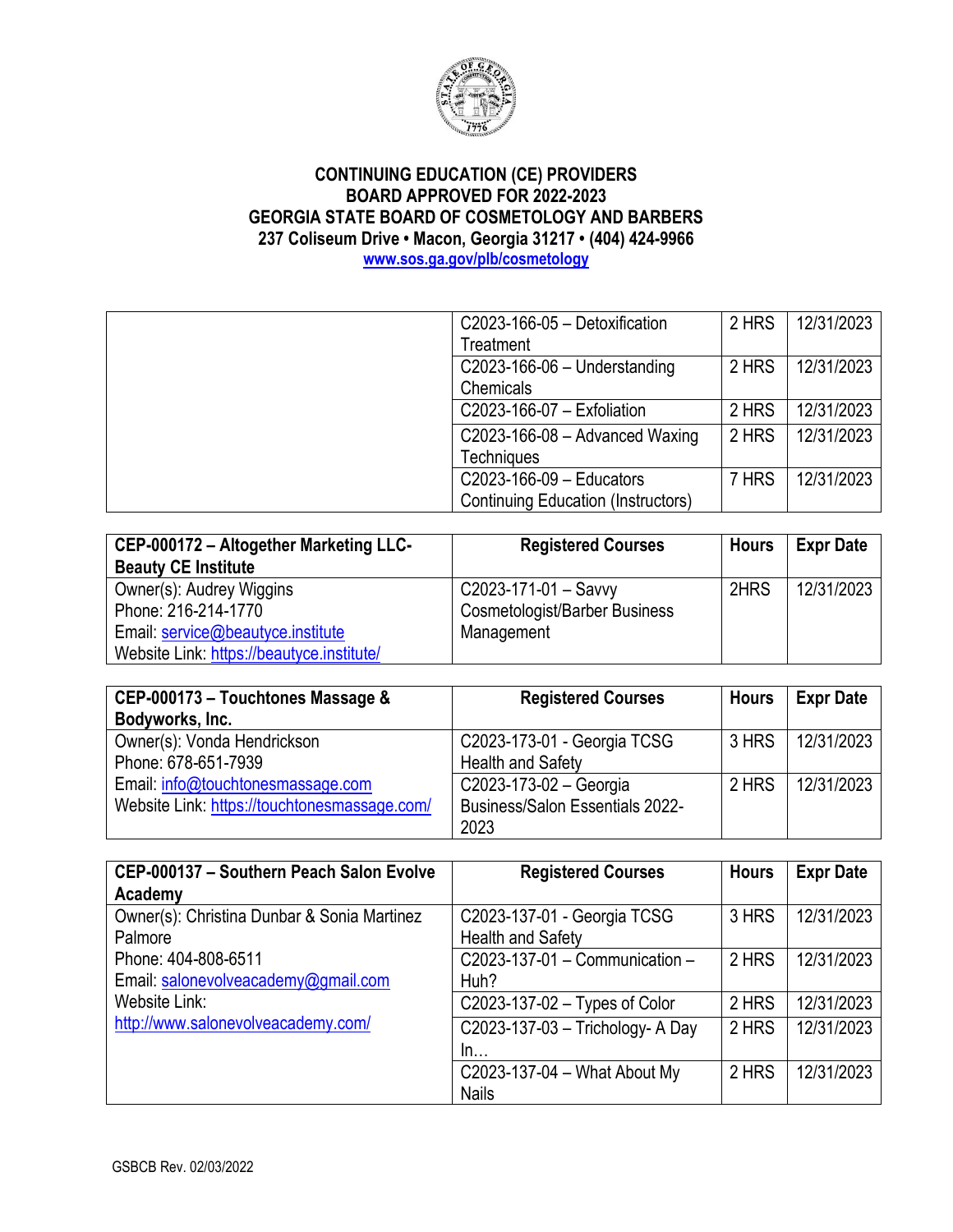

| C2023-137-05 - Successful Selling         | 2 HRS      | 12/31/2023 |
|-------------------------------------------|------------|------------|
| $C2023-137-06$ – Tips for Formulating     | 2 HRS      | 12/31/2023 |
| C2023-137-07 - Promoting a                | 7.5        | 12/31/2023 |
| <b>Positive Environment (Instructors)</b> | <b>HRS</b> |            |
| C2023-137-08 - The Intricate Body         | 7.5        | 12/31/2023 |
| (Instructors)                             | <b>HRS</b> |            |
| C2023-137-09 - The Chemical               | 7.5        | 12/31/2023 |
| Action of Hair (Instructors)              | <b>HRS</b> |            |
| C2023-137-10 - Chemistry of Color         | 7.5        | 12/31/2023 |
| (Instructors)                             | <b>HRS</b> |            |
| C2023-137-09 - Techniques of              | 7.5        | 12/31/2023 |
| Applying Color (Instructors)              | <b>HRS</b> |            |
| C2023-137-02 - Successful Selling         | 5 HRS      | 12/31/2023 |
| (Instructors)                             |            |            |
| $C2023-376-02$ – Tips for Formulating     | 5 HRS      | 12/31/2023 |
| (Instructors)                             |            |            |

| CEP-000171 - Basis Hair Care               | <b>Registered Courses</b>           | <b>Hours</b> | <b>Expr Date</b> |
|--------------------------------------------|-------------------------------------|--------------|------------------|
| Owner(s): Angela Williams & Janiqwa Hinton | C2023-171-01 - Georgia TCSG         | 3 HRS        | 12/31/2023       |
| Palmore                                    | <b>Health and Safety</b>            |              |                  |
| Phone: 888-672-4819                        | C2023-171-01 - University of Basic: | 2 HRS        | 12/31/2023       |
| Email: angela@dragalabs.com or             | How to Perform a Hair Consultation  |              |                  |
| janiqwa@dragalabs.com                      | C2023-171-02 $-$ The Importance of  | 2 HRS        | 12/31/2023       |
| Website Link: www.basichaircarepro.com     | Raw Ingredients in 1 Step           |              |                  |
|                                            | C2023-171-03 - The Business of      | 2 HRS        | 12/31/2023       |
|                                            | <b>Boosting Your Color Services</b> |              |                  |
|                                            | $C2023-171-04$ – How to Determine   | 2 HRS        | 12/31/2023       |
|                                            | Natural Hair Need with Hydration    |              |                  |
|                                            | C2023-171-05 - Is Detox a Dirty     | 2 HRS        | 12/31/2023       |
|                                            | Word for Your Hair?                 |              |                  |
|                                            | C2023-171-06 - The History of       | 2 HRS        | 12/31/2023       |
|                                            | Relaxers                            |              |                  |
|                                            | C2023-171-07 - To Groom or To       | 2 HRS        | 12/31/2023       |
|                                            | Cut: What is the Difference?        |              |                  |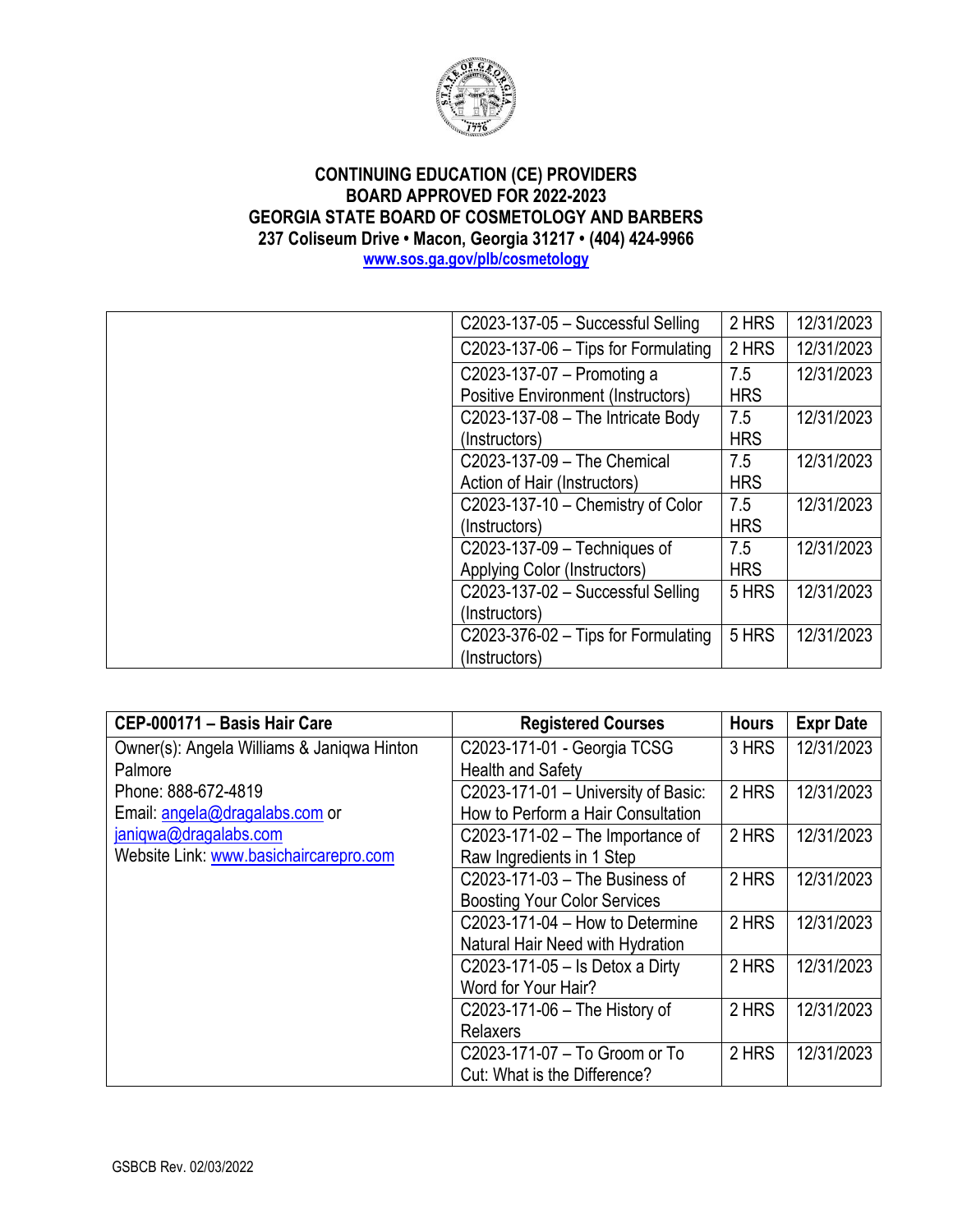

| Same<br>$C2023-17$<br>$-80-$<br>Is Retail the \ | <b>HRS</b> | /2023<br>10124<br>л |
|-------------------------------------------------|------------|---------------------|
| Naintenance':<br>as                             |            |                     |

| CEP-000175 - PBlack Hair Studio LLC             | <b>Registered Courses</b>                  | <b>Hours</b> | <b>Expr Date</b> |
|-------------------------------------------------|--------------------------------------------|--------------|------------------|
| Owner(s): Paula Blackmon                        | C2023-175-01 - Georgia TCSG                | 3 HRS        | 12/31/2023       |
| Phone: 404-510-6417                             | <b>Health and Safety</b>                   |              |                  |
| Email: pblackhairstudio@gmail.com               | C2023-175-01 - Start Your Business         | 2 HRS        | 12/31/2023       |
| Website Link: https://www.pblackhairstudio.com/ | Course                                     |              |                  |
|                                                 | C2023-175-02 - Net 30 Companies            | 2 HRS        | 12/31/2023       |
|                                                 | & Building Business Credit Course          |              |                  |
|                                                 | C2023-175-03 - Georgia Instructor          | 7.5          | 12/31/2023       |
|                                                 | Teaching Methods Course Part 1             | <b>HRS</b>   |                  |
|                                                 | (Instructors)                              |              |                  |
|                                                 | C2023-175-04 - Georgia Instructor          | 7.5          | 12/31/2023       |
|                                                 | Teaching Methods Course Part 2             | <b>HRS</b>   |                  |
|                                                 | (Instructors)                              |              |                  |
|                                                 | C2023-175-05 - Theories of                 | 3 HRS        | 12/31/2023       |
|                                                 | Learning and Motivation (Instructors)      |              |                  |
|                                                 | C2023-137-06 - Instructional               | 3 HRS        | 12/31/2023       |
|                                                 | Planning and Curriculum                    |              |                  |
|                                                 | (Instructors)                              |              |                  |
|                                                 | C2023-175-07 - Development                 | 3 HRS        | 12/31/2023       |
|                                                 | <b>Instructional Material and Elements</b> |              |                  |
|                                                 | of the Lesson (Instructors)                |              |                  |
|                                                 | C2023-175-08 - Students Abilities          | 3 HRS        | 12/31/2023       |
|                                                 | and Instructional Method                   |              |                  |
|                                                 | (Instructors)                              |              |                  |
|                                                 | C2023-175-09 - Hands-On-                   | 3 HRS        | 12/31/2023       |
|                                                 | Approaches and Test Construction           |              |                  |
|                                                 | (Instructors)                              |              |                  |

| CEP-000176 – Latonya Walker | <b>Registered Courses</b>   | <b>Hours</b> | <b>Expr Date</b> |
|-----------------------------|-----------------------------|--------------|------------------|
| Owner(s): Latonya Walker    | C2023-176-01 - Georgia TCSG | 3 HRS        | 12/31/2023       |
| Phone: 404-319-7193         | <b>Health and Safety</b>    |              |                  |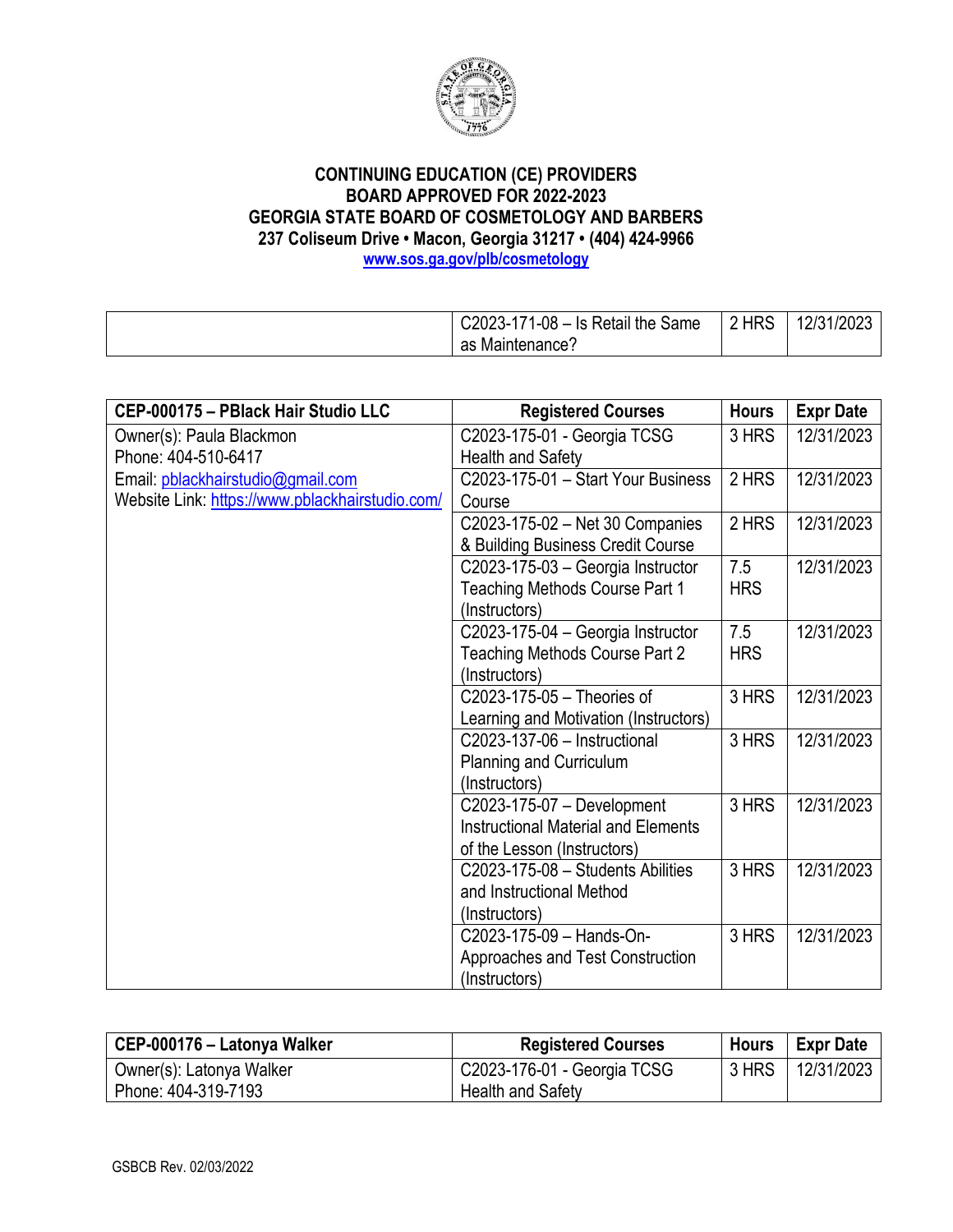

Email: [trendsettba@gmail.com](mailto:trendsettba@gmail.com) Website Link:<https://www.trendsettbeauty.com/> C2023-176-02 – Hair Coloring Class 2 HRS 12/31/2023

| CEP-000177 - Arnold M Taylor     | <b>Registered Courses</b>    | <b>Hours</b> | <b>Expr Date</b> |
|----------------------------------|------------------------------|--------------|------------------|
| Owner(s): Arnold M. Taylor       | C2023-177-01 - Georgia TCSG  | 3 HRS        | 12/31/2023       |
| Phone: 404-668-3584              | <b>Health and Safety</b>     |              |                  |
| Email: ArnoldTene1954@gmail.com  | $C2023-177-02 - B$ arbering  | 2 HRS        | 12/31/2023       |
| Website Link: www.diasga.ceu.com | C2023-177-03 - Color         | 2 HRS        | 12/31/2023       |
|                                  | $C2023-177-04 - Esthetician$ | 2 HRS        | 12/31/2023       |

| CEP-000178 - The Brand New You: A<br><b>Comprehensive Business Resource</b><br>Company, Inc. | <b>Registered Courses</b>            | <b>Hours</b> | <b>Expr Date</b> |
|----------------------------------------------------------------------------------------------|--------------------------------------|--------------|------------------|
| Owner(s): Ashley Harris McCoy                                                                | C2023-178-01 - Entrepreneurship      | 2 HRS        | 12/31/2023       |
| Phone: 404-593-9535                                                                          | <b>Essentials for Small Business</b> |              |                  |
| Email: info@thebrandnewyoucompany.com                                                        | Owners                               |              |                  |
| Website Link:                                                                                | C2023-178-02 - Market Research       | 2 HRS        | 12/31/2023       |
| https://thebrandnewyoucompany.com/                                                           | <b>Strategies for Growing Your</b>   |              |                  |
|                                                                                              | <b>Business</b>                      |              |                  |
|                                                                                              | C2023-178-03 - Maximizing Social     | 2 HRS        | 12/31/2023       |
|                                                                                              | <b>Media Marketing for Business</b>  |              |                  |
|                                                                                              | Development                          |              |                  |

| CEP-000179 - Ella's Beauty Mart    | <b>Registered Courses</b>        | <b>Hours</b> | <b>Expr Date</b> |
|------------------------------------|----------------------------------|--------------|------------------|
| Owner(s): Timothy Lamont Moore Jr. | C2023-179-01 - Georgia TCSG      | 3 HRS        | 12/31/2023       |
| Phone: 404-484-5418                | <b>Health and Safety</b>         |              |                  |
| Email: tmoore@ellasbeautymart.com  | $C2023-179-02 - Development$     | 2 HRS        | 12/31/2023       |
| Website Link:                      | Management Principles for Salon  |              |                  |
| www.ellasbeautymart.com            | and Shop Managers                |              |                  |
|                                    | C2023-179-03 - Making Transition | 2 HRS        | 12/31/2023       |
|                                    | to Salon and Shop Managers       |              |                  |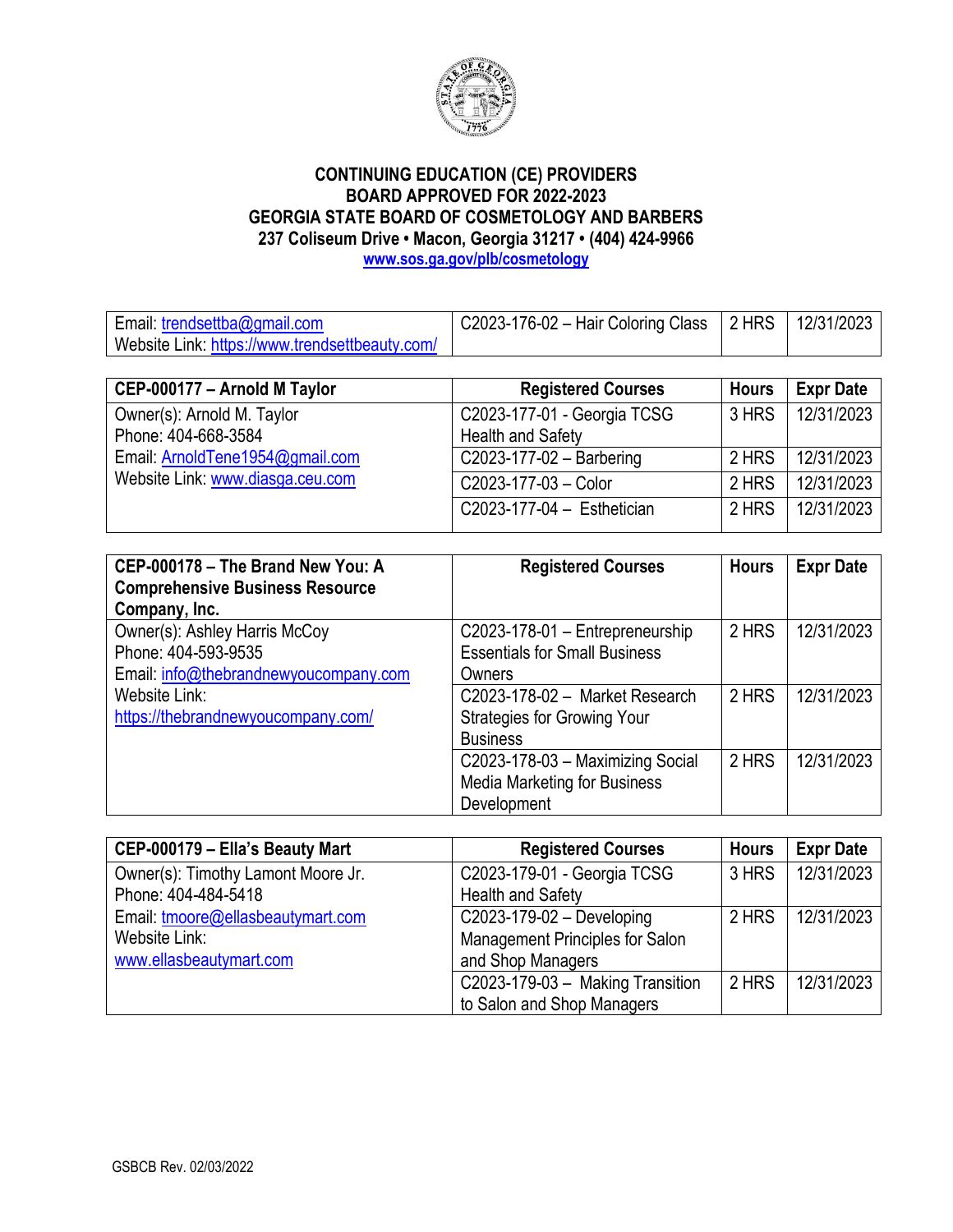

| CEP-000181 - Pretty Girls Wax Parlor LLC.       | <b>Registered Courses</b>     | <b>Hours</b> | <b>Expr Date</b> |
|-------------------------------------------------|-------------------------------|--------------|------------------|
| Owner(s): Ronika Ward                           | C2023-181-01 - Small Business | 2 HRS        | 12/31/2023       |
| Phone: 404-437-1731                             | Accounting                    |              |                  |
| Email: Prettygirlswaxparlor@gmail.com           | $C2023-181-02$ - Ergonomics   | 2 HRS        | 12/31/2023       |
| Website Link: https://prettygirlswaxparlor.com/ |                               |              |                  |

| <b>CEP-000182 - Miss Q</b>          | <b>Registered Courses</b>           | <b>Hours</b> | <b>Expr Date</b> |
|-------------------------------------|-------------------------------------|--------------|------------------|
| Owner(s): Aquandra Spencer          | C2023-182-01 - Georgia TCSG         | 3 HRS        | 12/31/2023       |
| Phone: 734-276-0303                 | <b>Health and Safety</b>            |              |                  |
| Email: info@askmissq.com            | C2023-182-02 - Color Theory for     | 2 HRS        | 12/31/2023       |
| Website Link: https://askmissq.com/ | <b>Skin</b>                         |              |                  |
|                                     | C2023-182-03 $-$ Decoding the       | 2 HRS        | 12/31/2023       |
|                                     | <b>Consultation Card</b>            |              |                  |
|                                     | C2023-182-04 - History of Esthetics | 2 HRS        | 12/31/2023       |
|                                     | and Cosmetics                       |              |                  |
|                                     | C2023-182-05 - The Makeup           | 2 HRS        | 12/31/2023       |
|                                     | Application                         |              |                  |

| CEP-000183 - Textures Salon and Hair Loss | <b>Registered Courses</b>      | <b>Hours</b> | <b>Expr Date</b> |
|-------------------------------------------|--------------------------------|--------------|------------------|
| <b>Center</b>                             |                                |              |                  |
| Owner(s): Jennifer Bowens                 | C2023-183-01 - Georgia TCSG    | 3 HRS        | 12/31/2023       |
| Phone: 478-225-3584                       | <b>Health and Safety</b>       |              |                  |
| Email: texturessalonfv@gmail.com          | C2023-183-02 - Color Made Easy | 2 HRS        | 12/31/2023       |
| Website Link:                             |                                |              |                  |
| https://texturessalon.as.me/schedule.php  |                                |              |                  |

| CEP-000184 - Imani Maisonet-Imanis Hair and | <b>Registered Courses</b>       | <b>Hours</b> | <b>Expr Date</b> |
|---------------------------------------------|---------------------------------|--------------|------------------|
| <b>Business Master Class</b>                |                                 |              |                  |
| Owner(s): Imani Maisonet                    | C2023-184-01 - Georgia TCSG     | 3 HRS        | 12/31/2023       |
| Phone: 404-438-8624                         | <b>Health and Safety</b>        |              |                  |
| Email: imanilenalofton@gmail.com            | C2023-184-02 - Artistry in Hair | 2 HRS        | 12/31/2023       |
|                                             | Design                          |              |                  |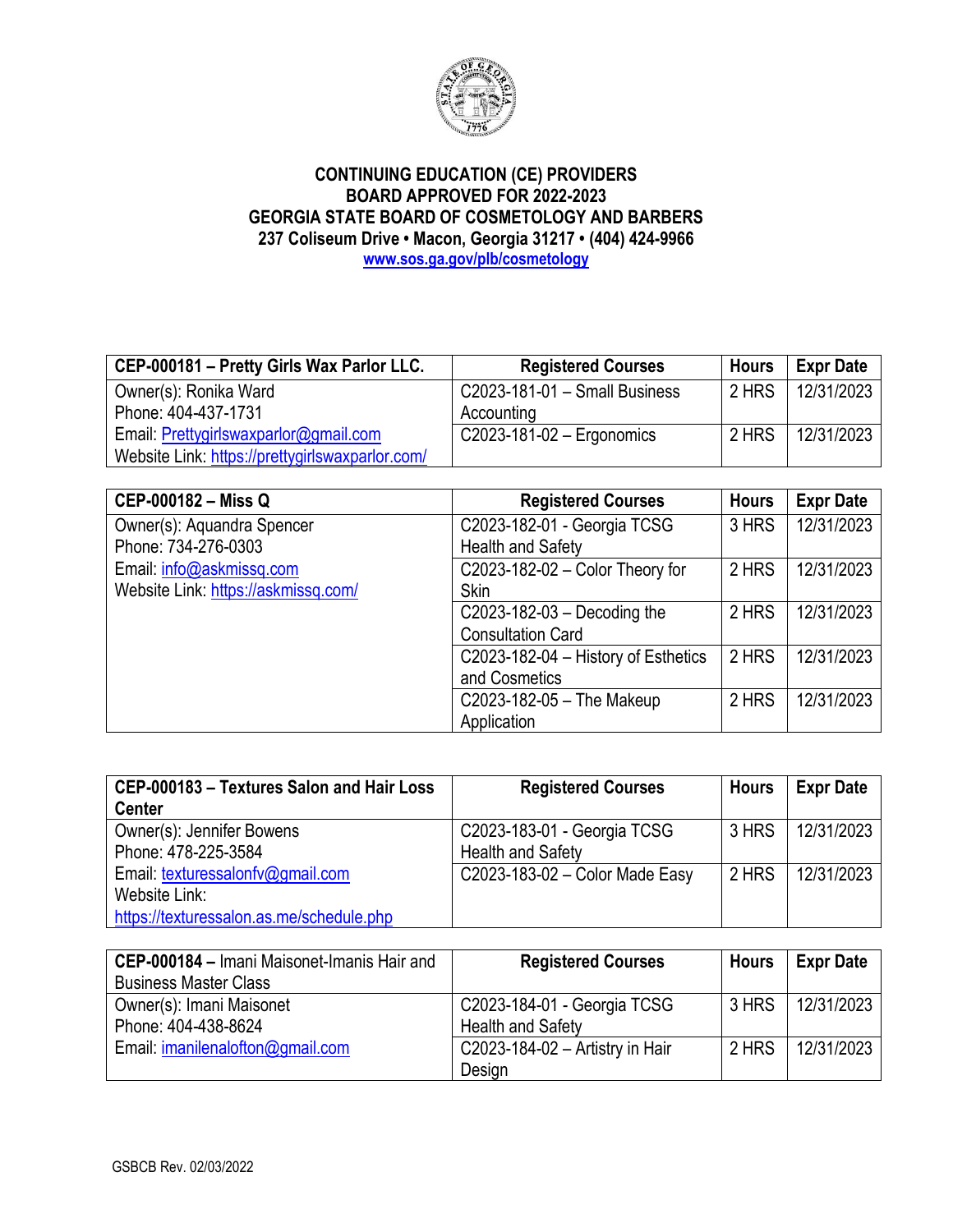

| C2023-184-03 - Waves, They're          | 2 HRS      | 12/31/2023 |
|----------------------------------------|------------|------------|
| Back!                                  |            |            |
| $C2023-184-04 - It's the Prix Cut for$ | 2 HRS      | 12/31/2023 |
| Me!                                    |            |            |
| C2023-184-05 - Bobbed Haircut          | 2 HRS      | 12/31/2023 |
| Anyone?                                |            |            |
| C2023-184-06 - Relaxers                | 2 HRS      | 12/31/2023 |
| C2023-184-07- Establishing Entities    | 2 HRS      | 12/31/2023 |
| (EIN)-Business Management              |            |            |
| C2023-184-08 - Opening a Salon         | 2 HRS      | 12/31/2023 |
| C2023-184-09 - Professional Image      | 2 HRS      | 12/31/2023 |
| C2023-184-10 $-$ Retiring from the     | 2 HRS      | 12/31/2023 |
| Chair with Income                      |            |            |
| $C2023-184-11 -$ Lesson Planning       | 4.5        | 12/31/2023 |
| (Instructors)                          | <b>HRS</b> |            |
| C2023-184-12 - Accountability and      | 4.5        | 12/31/2023 |
| Organization (Instructors)             | <b>HRS</b> |            |
| C2023-184-13 - Maintaining             | 4.5        | 12/31/2023 |
| Attention of the Audience              | <b>HRS</b> |            |
| (Instructors)                          |            |            |

| CEP-000185 - Embellished Touch Academy | <b>Registered Courses</b>          | <b>Hours</b> | <b>Expr Date</b> |
|----------------------------------------|------------------------------------|--------------|------------------|
| Owner(s): Angela Tukes                 | C2023-185-01 - Georgia TCSG        | 3 HRS        | 12/31/2023       |
| Phone: 912-501-6955                    | Health and Safety                  |              |                  |
| Email: embellished_touch@yahoo.com     | C2023-185-02 - Healthy Life Skills | 2 HRS        | 12/31/2023       |
|                                        | C2023-185-03 - Hair Basics 1.0     | 2 HRS        | 12/31/2023       |
|                                        | C2023-185-04 - Hair Basics 2.0     | 2 HRS        | 12/31/2023       |
|                                        | C2023-185-05 - Effective           | 2 HRS        | 12/31/2023       |
|                                        | Communication                      |              |                  |
|                                        | C2023-185-06 - The Concept of      | 2 HRS        | 12/31/2023       |
|                                        | <b>Finger Waving</b>               |              |                  |
|                                        | C2023-185-07- Pin It Down          | 2 HRS        | 12/31/2023       |
|                                        | C2023-185-08 - Shear Cut Up Level  | 2 HRS        | 12/31/2023       |
|                                        | 1 Base Level                       |              |                  |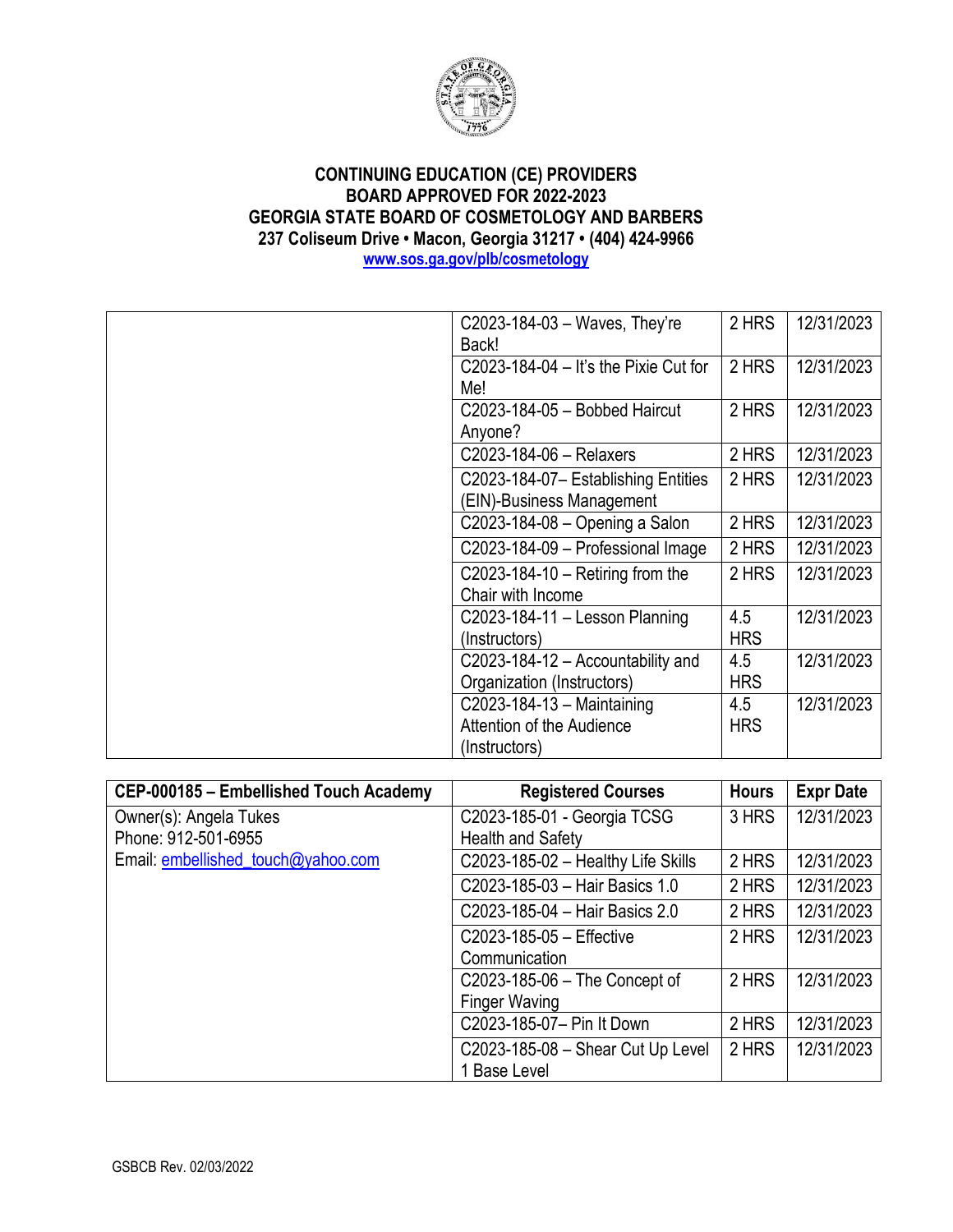

| C2023-185-09 - Shear Cut Up Level          | 2 HRS      | 12/31/2023 |
|--------------------------------------------|------------|------------|
| 2 Implement of Haircutting                 |            |            |
| C2023-185-10 - Shear Cut Up Level          | 2 HRS      | 12/31/2023 |
| 3 Understanding Points                     |            |            |
| C2023-185-11 - Healthy Silk Press          | 2 HRS      | 12/31/2023 |
| Level 1 Beginners Course                   |            |            |
| C2023-185-12 - Healthy Silk Press          | 2 HRS      | 12/31/2023 |
| Level 2 Intermediate Course                |            |            |
| C2023-185-13 - Healthy Silk Press          | 2 HRS      | 12/31/2023 |
| Level 3 Advanced Course                    |            |            |
| C2023-185-14 - Ultimate Bonding            | 2 HRS      | 12/31/2023 |
| Foundation                                 |            |            |
| C2023-185-15 - Ultimate Sewing             | 2 HRS      | 12/31/2023 |
| Foundation                                 |            |            |
| C2023-185-16 - Living Color                | 2 HRS      | 12/31/2023 |
| C2023-185-17 - Coloring Close Hair         | 2 HRS      | 12/31/2023 |
| and Tips                                   |            |            |
| C2023-185-18 - Lace Front                  | 4.5        | 12/31/2023 |
| (Instructors)                              | <b>HRS</b> |            |
| C2023-185-19 - Hair Treatment              | 4.5        | 12/31/2023 |
| Steps (Instructors)                        | <b>HRS</b> |            |
| C2023-185-20 - Hair Replacement            | 4.5        | 12/31/2023 |
| (Instructors)                              | <b>HRS</b> |            |
| C2023-185-21 - Chemically Relaxed          | 4.5        | 12/31/2023 |
| (Instructors)                              | <b>HRS</b> |            |
| C2023-185-22 - From Shears to              | 4.5        | 12/31/2023 |
| Clippers Part 1 Understanding the          | <b>HRS</b> |            |
| Clippers (Instructors)                     |            |            |
| C2023-185-23 - From Shears to              | 4.5        | 12/31/2023 |
| <b>Clippers Part 2 Cutting Like Shears</b> | <b>HRS</b> |            |
| (Instructors)                              |            |            |
| C2023-185-24 - From Shears to              | 4.5        | 12/31/2023 |
| Clippers Part 3 Clipper Angles,            | <b>HRS</b> |            |
| Lines, and Points (Instructors)            |            |            |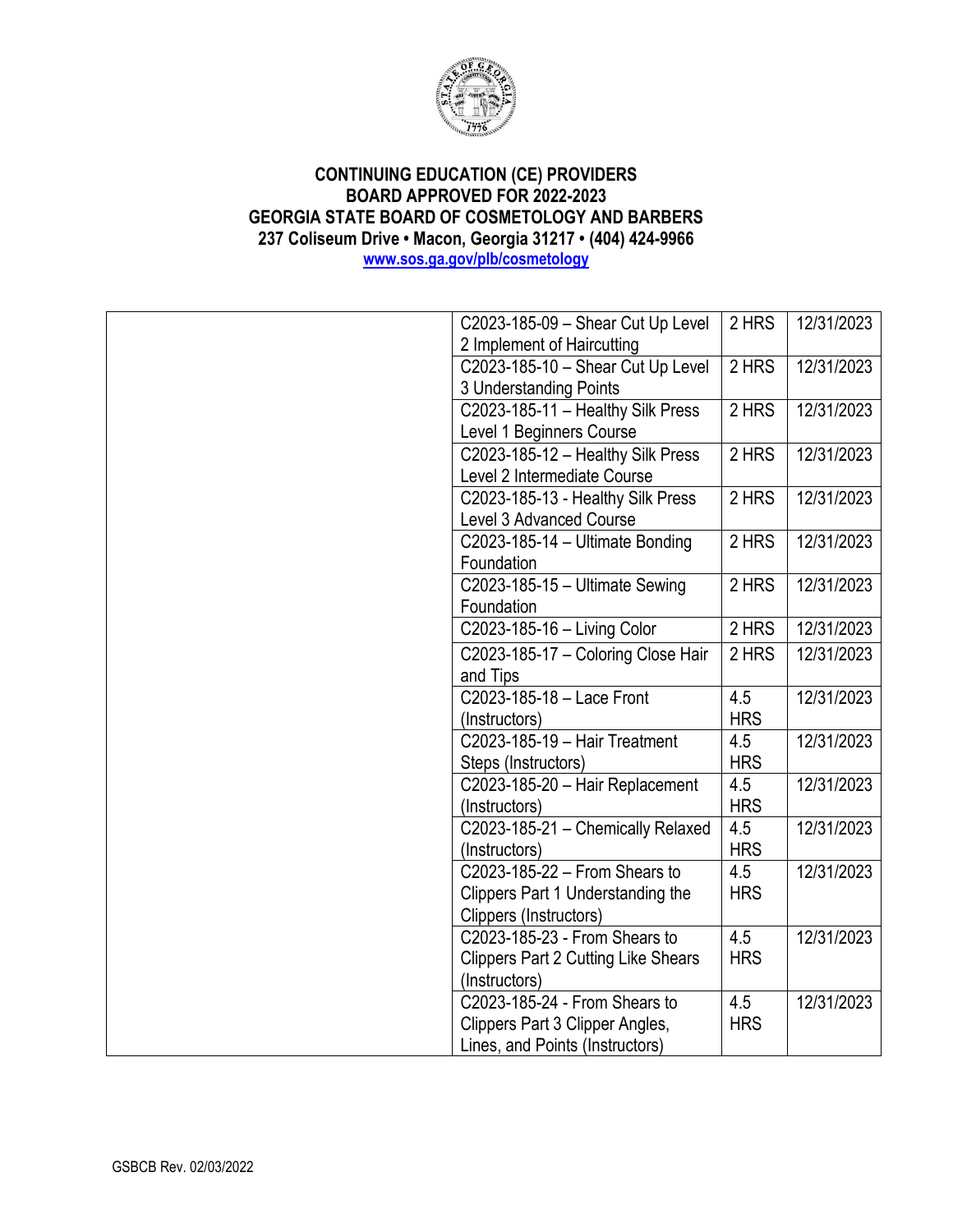

| CEP-000186 - Lakishala Burns | <b>Registered Courses</b>        | <b>Hours</b> | <b>Expr Date</b> |
|------------------------------|----------------------------------|--------------|------------------|
| Owner(s): Lakishala Burns    | C2023-186-01 - Georgia TCSG      | 3 HRS        | 12/31/2023       |
| Phone: 706-495-6861          | <b>Health and Safety</b>         |              |                  |
| Email: kishburns@gmail.com   | C2023-186-02 - The Brazilian     | 2 HRS        | 12/31/2023       |
|                              | <b>Blowout/Keratin Treatment</b> |              |                  |

| CEP-000187 - Kimberly Cutter-Williams      | <b>Registered Courses</b>   | <b>Hours</b> | <b>Expr Date</b> |
|--------------------------------------------|-----------------------------|--------------|------------------|
| Owner(s): Kimberly Cutter-Williams         | C2023-187-01 - Georgia TCSG | 3 HRS        | 12/31/2023       |
| Phone: 912-401-8774                        | <b>Health and Safety</b>    |              |                  |
| Email: info@cosbareducation.com            | C2023-187-02 - CosBar 201   | 2 HRS        | 12/31/2023       |
| Website Link: https://cosbareducation.com/ | C2023-187-03 - CosBar 202   | 2 HRS        | 12/31/2023       |
|                                            | C2023-187-04 - CosBar 201   | 2 HRS        | 12/31/2023       |

| CEP-000188 - Sherneithia Brooks          | <b>Registered Courses</b>          | <b>Hours</b> | <b>Expr Date</b> |
|------------------------------------------|------------------------------------|--------------|------------------|
| Owner(s): Sherneithia Brooks             | C2023-188-01 - Georgia TCSG        | 3 HRS        | 12/31/2023       |
| Phone: 478-501-1843                      | <b>Health and Safety</b>           |              |                  |
| Email: nenecouturehazr@gmail.com         | $C2023-188-02$ - The Textured Silk | 2 HRS        | 12/31/2023       |
| Website Link: https://thehhgacademy.com/ | Press Technique                    |              |                  |
|                                          | C2023-188-03 - The S Curl          | 2 HRS        | 12/31/2023       |
|                                          | Technique                          |              |                  |

| CEP-000189 - Karen Doutrive           | <b>Registered Courses</b>           | <b>Hours</b> | <b>Expr Date</b> |
|---------------------------------------|-------------------------------------|--------------|------------------|
| Owner(s): Karen Doutrive              | C2023-189-01 - Georgia TCSG         | 3 HRS        | 12/31/2023       |
| Phone: 678-704-5477                   | <b>Health and Safety</b>            |              |                  |
| Email: kdutree@gmail.com              | $C2023-189-02$ - Understanding      | 2 HRS        | 12/31/2023       |
| Website Link:                         | Properties of the Hair & Scalp      |              |                  |
| https://cosmotechtrainingacademy.com/ | C2023-189-03 - Diet & Nutrition for | 2 HRS        | 12/31/2023       |
|                                       | Healthy Skin, Scalp, and Hair       |              |                  |
|                                       | C2023-189-04 - Going into Business  | 2 HRS        | 12/31/2023       |
|                                       | for Yourself "The Salon Business"   |              |                  |
|                                       | C2023-189-05 - Thermal Hair         | 2 HRS        | 12/31/2023       |
|                                       | Straightening "Silk Press"          |              |                  |
|                                       | C2023-189-06 - Teaching Study &     | 7.5          | 12/31/2023       |
|                                       | <b>Testing Skills</b>               | <b>HRS</b>   |                  |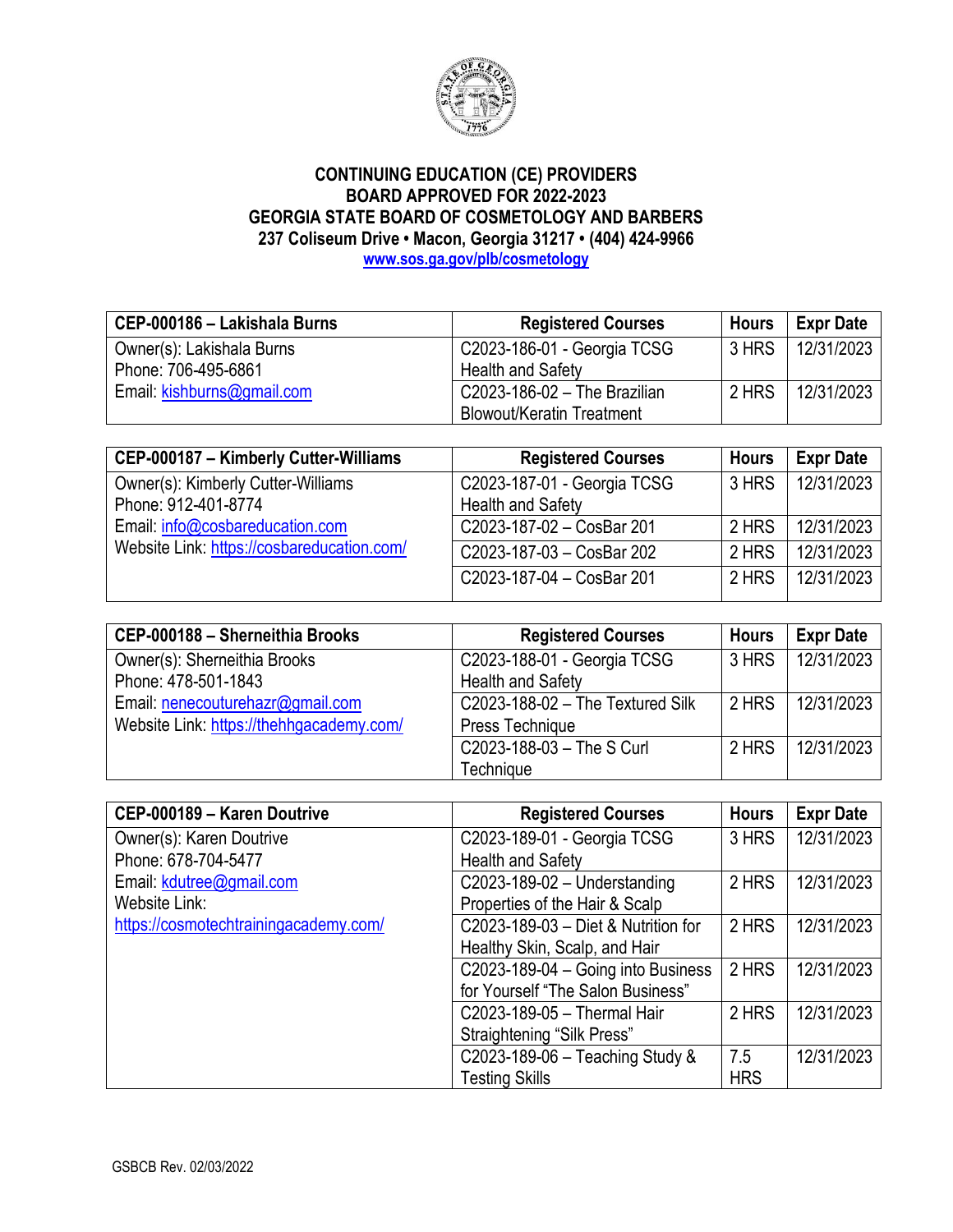

| $C2023-189-07-7$             | Teaching Skills for<br>$ -$<br>/ .5 | 12/31/2023 |
|------------------------------|-------------------------------------|------------|
| Career Education Instructors | <b>HRS</b>                          |            |

| CEP-000170 - Mr. Michael Bass CE           | <b>Registered Courses</b>        | <b>Hours</b> | <b>Expr Date</b> |
|--------------------------------------------|----------------------------------|--------------|------------------|
| Owner(s): Michael Bass & Dionne Bass       | C2023-170-01 - Georgia TCSG      | 3 HRS        | 12/31/2023       |
| Phone: 203-818-2509                        | <b>Health and Safety</b>         |              |                  |
| Email: mrmichaelbass@yahoo.com             | $C2023-170-02$ – Increasing Your | 2 HRS        | 12/31/2023       |
| Website Link: https://mrmichaelbassce.com/ | Income Through Ethical Business  |              |                  |
|                                            | Practices                        |              |                  |

| CEP-000165 - Adia Wright - It's Not About | <b>Registered Courses</b>               | <b>Hours</b> | <b>Expr Date</b> |
|-------------------------------------------|-----------------------------------------|--------------|------------------|
| the Nails                                 |                                         |              |                  |
| Owner(s): Adia Wright                     | C2023-165-01 - Georgia TCSG             | 3 HRS        | 12/31/2023       |
| Phone: 470-270-5418                       | <b>Health and Safety</b>                |              |                  |
| Email: adiawright@gmail.com               | C2023-165-02 - Professional             | 2 HRS        | 12/31/2023       |
| Website Link:                             | <b>Electrical Filing</b>                |              |                  |
| https://www.itsnotaboutthenails.com/      | C2023-165-03 - Student Salon            | 2 HRS        | 12/31/2023       |
|                                           | Supervision and the Salon Floor         |              |                  |
|                                           | <b>Checklist</b>                        |              |                  |
|                                           | $C2023-165-04 - Dipping System$         | 2 HRS        | 12/31/2023       |
|                                           | Application                             |              |                  |
|                                           | C2023-165-05 - Gel Manicure             | 2 HRS        | 12/31/2023       |
|                                           | Application                             |              |                  |
|                                           | C2023-165-06 - Eliminating              | 7.5          | 12/31/2023       |
|                                           | Generational Challenges in the          | <b>HRS</b>   |                  |
|                                           | Classroom (Instructor)                  |              |                  |
|                                           | C2023-165-07 - Four Phases of           | 7.5          | 12/31/2023       |
|                                           | <b>Teaching Sanitation (Instructor)</b> | <b>HRS</b>   |                  |

| CEP-000169 - Cassandra Tate Battle | <b>Registered Courses</b>          | <b>Hours</b> | <b>Expr Date</b> |
|------------------------------------|------------------------------------|--------------|------------------|
| Owner(s): Cassandra Tate Battle    | C2023-169-01 - Georgia TCSG        | 3 HRS        | 12/31/2023       |
| Phone: 404-834-6719                | <b>Health and Safety</b>           |              |                  |
| Email: cassandytb@gmail.com        | $C2023-169-02$ – Money             | 2 HRS        | 12/31/2023       |
|                                    | Management                         |              |                  |
|                                    | C2023-169-03 - Conflict Resolution | 2 HRS        | 12/31/2023       |